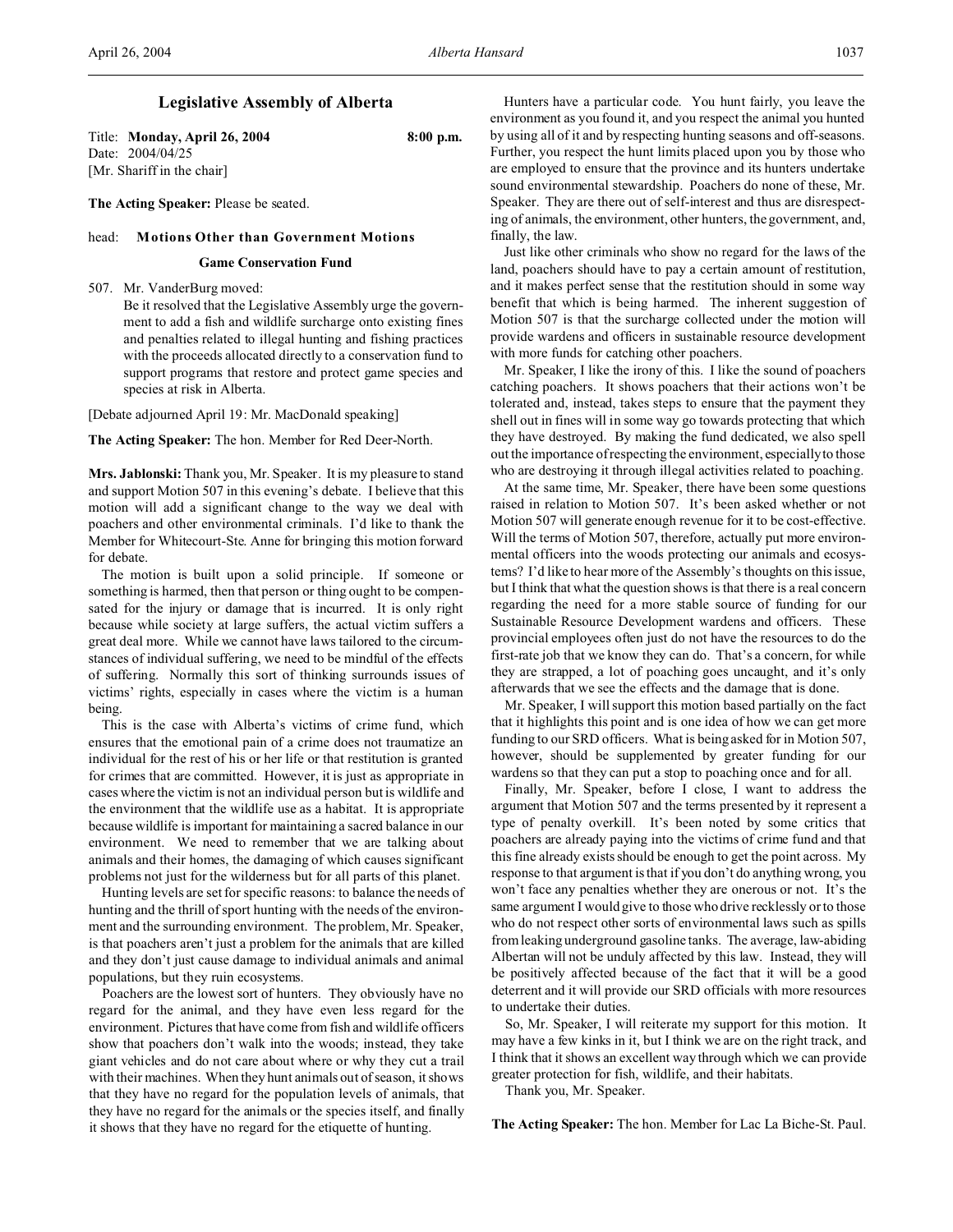**Mr. Danyluk:** Good evening and thank you, Mr. Speaker. I am pleased to rise and join the debate on Motion 507, sponsored by the Member for Whitecourt-Ste. Anne.

When I look at Motion 507, I see an idea with some definite merit. The establishment of a conservation fund to support programs that restore and protect game species and species at risk within the province is an idea that I support, but I do feel that we can do more. I find it appropriate that the proposed fund be supported through a fish and wildlife surcharge placed on existing fines and penalties related to illegal hunting and fishing practices. In essence, we would be making conservation support programs stronger by penalizing those that put Alberta's game species at risk and push those species at risk closer to extinction.

Mr. Speaker, as Alberta moves into its second century and the government looks at ideas such as that brought forward by the hon. Member for Whitecourt-Ste. Anne, I think we should take a moment to look at the history of wildlife conservation. When Alberta became a province almost 100 years ago, it passed its first game laws to control hunting. In 1908 the Calgary Fish and Game Protective Association was formed to lobby governments and educate citizens about the importance of wildlife conservation. That organization grew into the present Alberta Fish and Game Association, which represents many local clubs of hunters and anglers throughout the province.

It is apparent that due to the actions that took place early, the province was able to protect some of Alberta's species that were at risk. That work has resulted in the survival of these species and the assurance that they will continue to survive in the future.

These early efforts at wildlife conservation concentrated on enforcing hunting regulations and paying bounties for killing predators. Trained wildlife biologists were hired to do scientific studies of populations and make informed decisions about how species should be managed. Trained enforcement officers were also hired to ensure that people obeyed wildlife laws. These laws were developed to protect wildlife and assist the public with problem wildlife concerns. Currently, wildlife biologist, technicians, and enforcement staff work with hunters, trappers, naturalists, farmers, ranchers, and industry to maintain our wildlife heritage.

#### *8:10*

Mr. Speaker, as Alberta grew as a province, it was able to move forward in its attempt to preserve wildlife species and ensure that their numbers were properly maintained through programs,laws, and legislation. As the province moves into its second century, I find it important that we continue to strive to ensure that Alberta's species remain preserved and viable for another hundred years at least.

Alberta's growth is important, and it is necessary to promote this growth to ensure that the province remains economically stable, but at the same time government must do what they can to protect and preserve Alberta's wildlife and fish. Motion 507 is a step in that direction. I would like to commend the hon. Member for Whitecourt-Ste. Anne for bringing forth this proposal as I believe it follows in the spirit of Alberta's past practices conserving the province's species.

In my opening remarks I mentioned that I felt that we could do more, go beyond what is called for in Motion 507. The establishment of a fish and wildlife surcharge on existing fines and penalties related to illegal hunting and fishing practices is a small step at a time when we should look at doing more.

In essence, the concept that I am referring to falls close to what is proposed in Motion 507. However, what I find perplexing is why all of the proceeds from fish and wildlife fines are not put towards the proposed conservation fund. Currently, there is discussion of insufficient funding in this area, and I believe this is an excellent way to put money into programs that would alleviate these funding pressures. So although I agree with the proposed idea, I would also agree with not taking funds from fish and wildlife fines and putting them into the victims of crime fund but, instead, putting all the funds into the conservation fund.

Mr. Speaker, my concern is that the proposed surcharges may not generate the required additional resources to have the necessary effect on the conservation of Alberta species. These additional funds would support many activities important to the protection and management of Alberta's game species and species at risk. This could result in and enhance enforcement efforts and the ability of enforcement agencies to invest in improved equipment that would have a positive effect on their ability to protect and maintain the indicated species.

This type of initiative is practiced by the Alberta Conservation Association, which uses the funds acquired through the sale of licences, stamps, and tags to help finance conservation initiatives throughout the province. Mr. Speaker, I can't see why the fines and penalties related to illegal hunting and fishing practices can't be used in the same manner. In doing so, the individuals that disrespect Alberta's game species and species at risk would be providing funding to help the damage that they have inflicted.

In closing, I would again like to commend the hon. Member for Whitecourt-Ste. Anne for his proposal and encourage all members to vote in favour of Motion 507. Thank you, Mr. Speaker.

**The Acting Speaker:** The hon. Member for Calgary-Shaw.

**Mrs. Ady:** Thank you, Mr. Speaker. It is a pleasure to join debate in support of Motion 507. The Member for Whitecourt-Ste. Anne has proposed an interesting concept to help conservation officers carry out their duties. Now, as an MLA from the city you might say: what are my interests in conservation out in rural Alberta? But I am the MLA that has three man-made lakes in her constituency that are stocked with fish, so I think there are some parallels here that we can draw.

Unlike oil or natural gas, Alberta's fish and wildlife are a renewable resource as long as the government equips conservation officers with the tools to keep this resource sustainable. Healthy fish and wildlife open many doors for tourism, and tourism, like any other business, is driven by supply and demand. There are a number of tourists who come to Alberta to fish and to hunt. However, according to many conservation officers, poaching is becoming a big problem.

Mr. Speaker, the people who visit Alberta want to come to a beautiful place – and we need to preserve that – to visit Alberta, to hunt and fish until they're satisfied and not simply go to another province. The conservation fund will play a small role in keeping tourism dollars here in Alberta.

Obviously, protecting Alberta's fish and wildlife resource is an important goal. This Assembly has to decide whether or not a conservation fund would make a significant improvement to current conservation efforts. The tourism industry in my area benefits a great deal when lakes are healthy and well stocked with fish. There are only a small number of people who break the law listed in the Fisheries (Alberta) Act. As we know, Mr. Speaker, it only takes one offender to cause serious, long-term damage to a lake. Once a lake is poached, it can take years for the fish population and the lake's ecosystem to recover.

There is a significant financial benefit to a conservation fund. Giving people the resources to sustain and improve Alberta's fish and wildlife populations will also sustain and improve Alberta's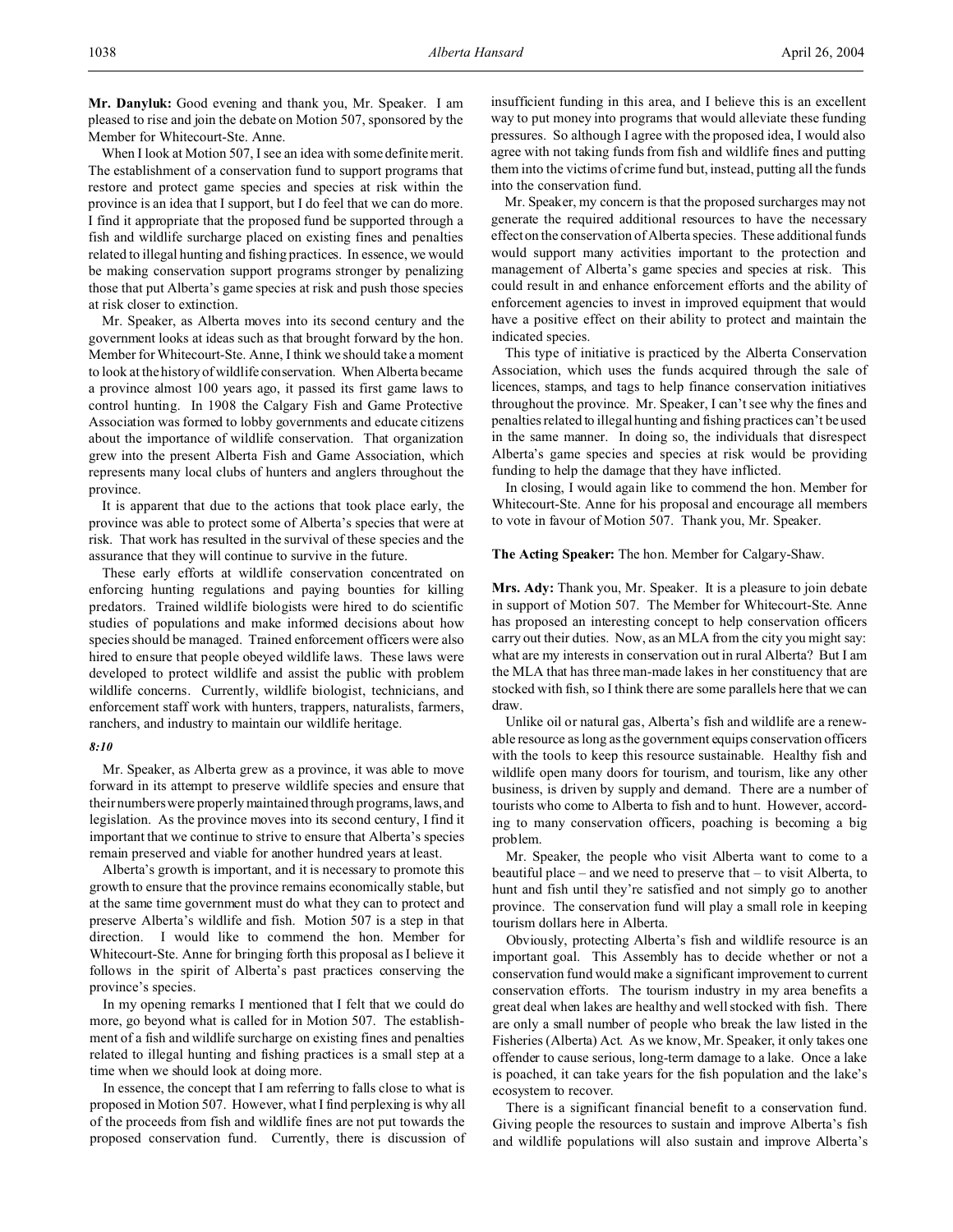Mr. Speaker, imagine if someone opened a successful music store on Whyte Avenue here in Edmonton. People visit this store from around the city because they like the location of the store and the variety of the music. But then for unknown reasons the owner removes the most popular item from the shelf. The customers, frustrated that they cannot find the music they want, take their business to another store. Tourism in rural Alberta is the same way. As long as there are outdoor activities for people to enjoy, then there are opportunities for tourism. Right now we are removing the product without making every effort to keep up with demand.

Tourism in rural Alberta is directly linked to healthy fish and wildlife populations, and Albertans have a right to expect a healthy fish and wildlife resource. Poaching and illegal hunting practices are largely to blame for the depleting levels of species. Enforcement is an integral part of sustaining and improving the health of species and species at risk.

The sponsor of this motion mentioned the fine increase passed by this Assembly in December 2003. These increases will help deter some hunters from breaking the law. However, the officers in the field must have the resources to enforce these laws. I don't believe that this fine increase will have a significant effect on illegal hunting and poaching practices. I'm sure most people will see these changes as a significant deterrent for potential poachers. However, most Albertans know that fines by themselves do little to prevent illegal hunting and overfishing. The money collected from fines goes to general revenue, and most of the money collected in general revenue is dedicated to health and education. This leaves very little for other provincial priorities. In a perfect world we could cut the fines in half because we know they do not provide a meaningful deterrent for offenders and do not fund conservation efforts directly.

Critics may say that the idea of the conservation fund is an example of the Alberta government's neglect of wildlife issues. It's believed that ministries such as Sustainable Resource Development have been underfunded, perhaps, by the provincial government, creating more opportunities for criminals, but there are many areas for improvement. More enforcement is a costly and reactive response to illegal hunting. If the government relies solely on enforcement, it would need conservation officers at every lake and on a regular basis to catch every poacher. The majority of people who do nothing wrong but will still be closely monitored by conservation officers would feel very uneasy.

A conservation fund that supports programs to restore and protect fish and wildlife species could help conservation officers in a number of ways. A few examples include educational displays that could be used in malls, museums, and schools. A fund could provide one-time funding for specialized equipment such as cameras, night-vision glasses, and tracking equipment. Funds could also be used for additional youth and hunter education programs.

Management and protection of wildlife relies heavily on public awareness and support. One of the best ways to use a conservation fund would be to develop and deliver education programs that enhance the public's understanding of wildlife management and promote behaviour that supports the government's objective of sustaining wildlife populations. I believe that many fish and wildlife

offences are committed by people who are ignorant of the law rather than by those who intentionally break the law.

Illegal hunting may not be the most pressing issue on the minds of Albertans. That being said, fish and wildlife species are a very delicate resource. I believe that this Assembly has an opportunity to dedicate monies collected from criminals to help Alberta's conservation efforts. I support the concept of a conservation fund, and I urge all members to vote in favour of Motion 507.

I'd like to say in particular that I know that the hon. Member for Whitecourt-Ste. Anne spends much of his vacation time fishing in beautiful Alberta. I mean, his wife might want that curtailed to have vacations at other places. I know that he really does honour the lakes in this province, and I would like to support this motion and thank him for bringing it forward.

#### *8:20*

**The Acting Speaker:** The hon. Member for Calgary-Currie.

**Mr. Lord:** Well, thank you, Mr. Speaker. I'm pleased to rise this evening to also put a few thoughts out in favour of Motion 507. First, may I congratulate the Member for Whitecourt-Ste. Anne for bringing this great idea forward.

It's pretty clear, Mr. Speaker, that Motion 507 is intended to address some behaviours we'd like to discourage in this province, and those are poaching endangered species and creating problems for our environment throughout the province. This is an issue, of course, that we're all very concerned with. Motion 507 would expand the spirit that we see behind Alberta's victims of crime fund, and really it would create new funds that are directly dedicated towards a conservation fund so that we could in fact help to promote some of these endangered species and bring them back to the point where they're more common and not endangered any more.

The problem that we often have in this area is finding the funds in government to dedicate to this program. We have many competitive pulls on us for funding. We have, you know, children that need funding, we have people on disability, we have health care, we have demands for education spending, we have demands for infrastructure and roads, and somehow at the end of that very long line of great needs in this province it's hard to find money sometimes for issues like environment and endangered species and things that perhaps not everyone is well aware of.

This idea, in fact, would help create a dedicated fund that is addressing the problem by going after the people who are creating the problem. It's a concept, I guess, from my experience in corporate troubleshooting in years past, where I used to go in and have to advise people on how they might help create better finances within their companies – you start by looking at: what are the problems in the company, and what's causing them? You start matching revenues to expenses.

Well, if you have expenses that are being incurred in an area and you start looking at the revenues attached to it and you start matching those revenues to expenses, that's how you start finding a proper balance. If something is causing you a lot of expense and has little or no revenue attached to it, in corporations you may have the option of dropping that product line or doing something different, but in government when it comes to environment, it's much more difficult.

By taking some of the fines that we're collecting from people who are breaking the law and applying that to creating a better environment for the endangered species and with these additional revenues going after the people who are poaching and the people who are creating the problem, you're in fact finding, in a sense, a market balance or an invisible hand that would help you address the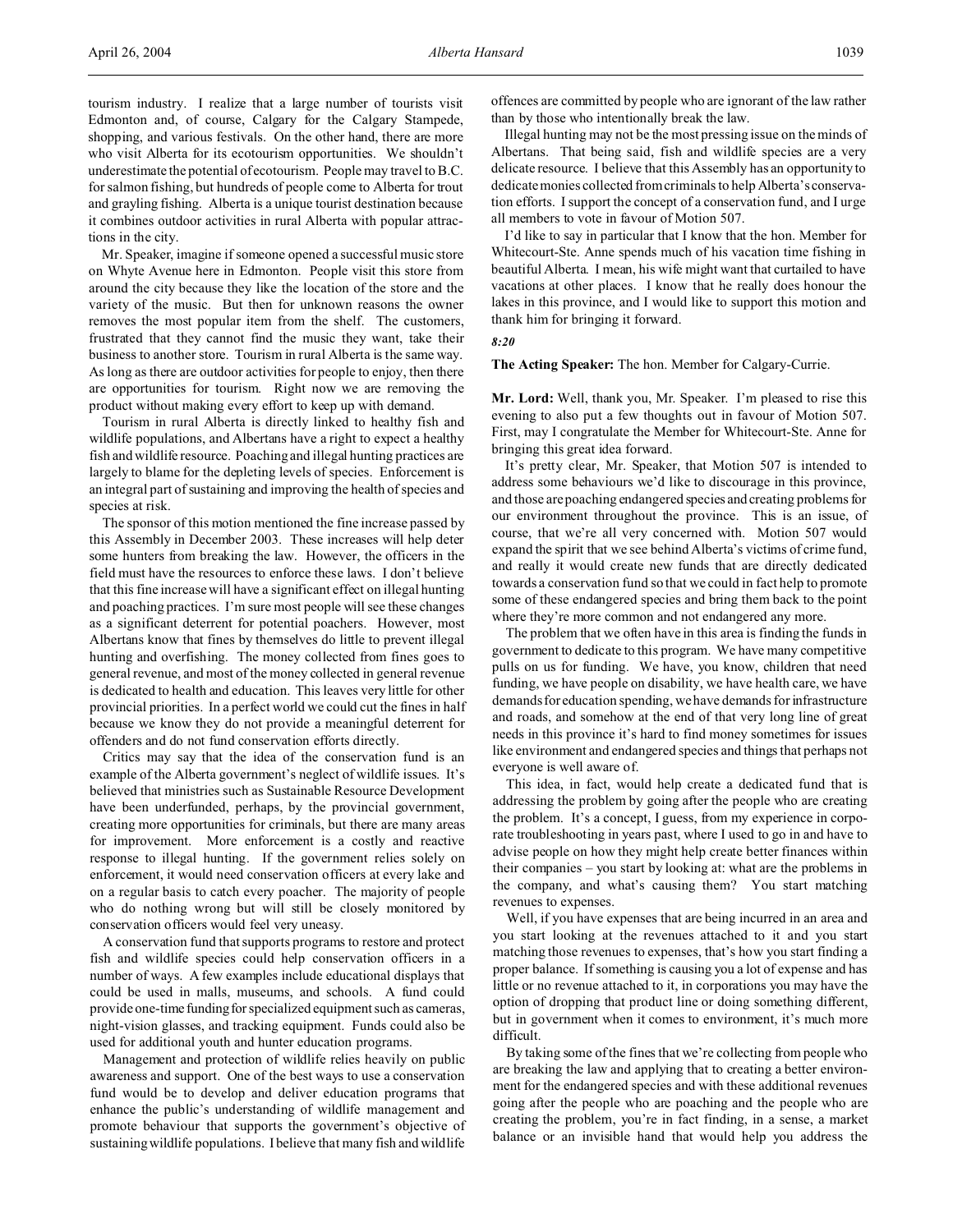problems that are arising here. So it's a concept that is very applicable in the corporate world, and basically it's just taking the same concept and applying it in government to a small but very important area, Mr. Speaker, and that is protecting the environment.

Clearly, it's not a tax when you think about taxation and people being opposed to that. It's not a tax because it really is only applied to people who are breaking the law. I think the general public is very supportive of the idea that if someone is willing to break the law, they should be punished for that and that if their breaking the law causes great damage, they should be greatly punished for breaking the law. Fines commensurate with the damage that they're creating are a very good idea when, I think, it's supported by the public. The greater the damage that they're causing, the greater the fines that we could then collect against it. It is such a significant deterrent and an increasingly significant deterrent that, frankly, it would go a long way, I think, towards solving the problem.

Right now we have a victims' surcharge on fines levied in Alberta in the Alberta Solicitor General's department, and that fund has gone into the victims of crime fund. So we already have a precedent in how this could be used. The act that is before us would allow a surcharge to be added to the penalties associated with various pieces of legislation – that would be, for example, the Wildlife Act and the wildlife regulations and the Fisheries Act and the general fisheries regulations – so it would apply to a number of different areas and cover a wide variety of species that are being poached and being endangered in this province.

It is a significant problem, and that's why I think we should look at passing this motion. You know, this is not a small thing. Undercover operations conducted over the past six years, in fact, found more than 180 individuals and 17 businesses involved with over 1,100 offences. That's an incredible number of offences under the Wildlife Act and the Fisheries Act. Consequently, this is not a small problem. This is something we really should be addressing.

Of course, wildlife enforcement is part of Alberta's broader goals not only in improving the environment but educating the public about wildlife issues, and we'd like to ensure compliance with the regulations. Sometimes there's an issue where people are not aware of what they are doing and not aware of the fact that they are creating an environmental problem, so we do need education. Of course, where does the money come from to do that? This could also perhaps help do an education piece in which people are informed about the issue and therefore are not out breaking the law, endangering species, and that, of course, is a highly desirable direction to go in as well.

We do have a number of fish and wildlife officers. They are highly trained, but they just can't get to everybody out there without very much funding. We do have I guess about 200 fish and wildlife division staff with Alberta Sustainable Resource Development, and they do their best, but with 3 million people in the province obviously that doesn't go that far.

The overall idea of allocating surcharges from fish and wildlife offences would help fund important conservation and protection initiatives. That's really the main thrust of this motion. Increasing the existing surcharge or, in fact, adding another surcharge for the conservation fund will definitely offer a stronger financial deterrent, especially when you start dealing with repeat offenders. The very notion of a repeat offender by definition means that the deterrent was not significant enough. If we start looking at whether or not there are repeat offenders, well, clearly they weren't deterred by the current fines and penalties. That's another argument in favour of surcharges being added here, because clearly there have been repeat offenders.

The creation of this fund would create an opportunity for the

government to dedicate revenue to initiatives that enforce laws that protect Alberta's fish and wildlife. It would basically have a real deterrent effect on illegal hunting and fishing practices. Of course, we have seen in Alberta, particularly in the last decade, some pretty significant environmental problems coming up. We hear about lakes that have no fish in them any more. We see fewer and fewer animals. And it's not just the poaching or anything else: the dry weather patterns, the forest fires that we have seen, a number of environmental factors, much less water in the rivers. So the fish and wildlife in Alberta are clearly under stress already just from normal weather patterns and other issues coming to bear recently.

That makes it all the more incumbent on this government to do as much as we possibly can to reduce the human-caused stress on fish and wildlife in this province. This motion speaks to that and, in fact, would go a long way to reducing the human-caused injuries to the environment. As I mentioned, there is a fair bit of this poaching and a fair number of offences  $-1,100$  offences are a lot – so we definitely need to do something about it.

In the past three years fines imposed on and collected from those who violated Alberta's wildlife and fisheries laws already total \$1.6 million. The victims' surcharges collected were approximately \$300,000, or about \$100,000 per year. This is over three years. The addition of another \$100,000 per year could support several areas that protect and manage Alberta's game species and species at risk. For example, with that kind of funding we could get night vision, remote monitoring equipment, and other high-technology devices that would help our 200 officers go after these poachers and help them catch them.

The surcharge would have a multiplier effect. Not only would the extra \$100,000 go a long way to getting this extra equipment, but they would catch more offenders and levy more fines and penalties as well and, hopefully, really bring this sort of activity to a stop. So there's a multiplier effect on this surcharge that is being proposed.

I realize, you know, that there are some arguments against this. We hear arguments that if this department is allowed to collect fines and keep those fines within the department, there may be other departments that wish to do the same thing. It's long been an item of contention. For example, in Calgary we always had lots of contention that the police were allowed to do the photoradar and that they're allowed to keep those revenues, and there's always the question of: are they doing the photoradar properly, in a fair manner, or has it turned into a cash cow for the department? I'm sure those arguments will continue, but clearly a significant portion of the police budget in Calgary now comes from that revenue.

I could go on, Mr. Speaker, but I just urge everyone to speak in favour. Thank you.

#### *8:30*

**The Acting Speaker:** The hon. Member for Calgary-Buffalo.

**Mr. Cenaiko:** Thank you very much and good evening, Mr. Speaker. Thank you for the opportunity to join debate on Motion 507. I'd like to congratulate and thank the hon. Member for Whitecourt-Ste. Anne for taking the initiative to introduce Motion 507.

This is a very timely and sensible initiative that I think will prove to be of great benefit to all Albertans both today and in the years ahead. Whether you're a person who is at his or her best when you're outdoors or someone for whom an armchair is the place to be, I'm sure that most Albertans are in agreement when it comes to our environment. It is something that we must treat with great care and respect not only because it behooves us to do that but perhaps even more importantly because it will be passed on to future generations.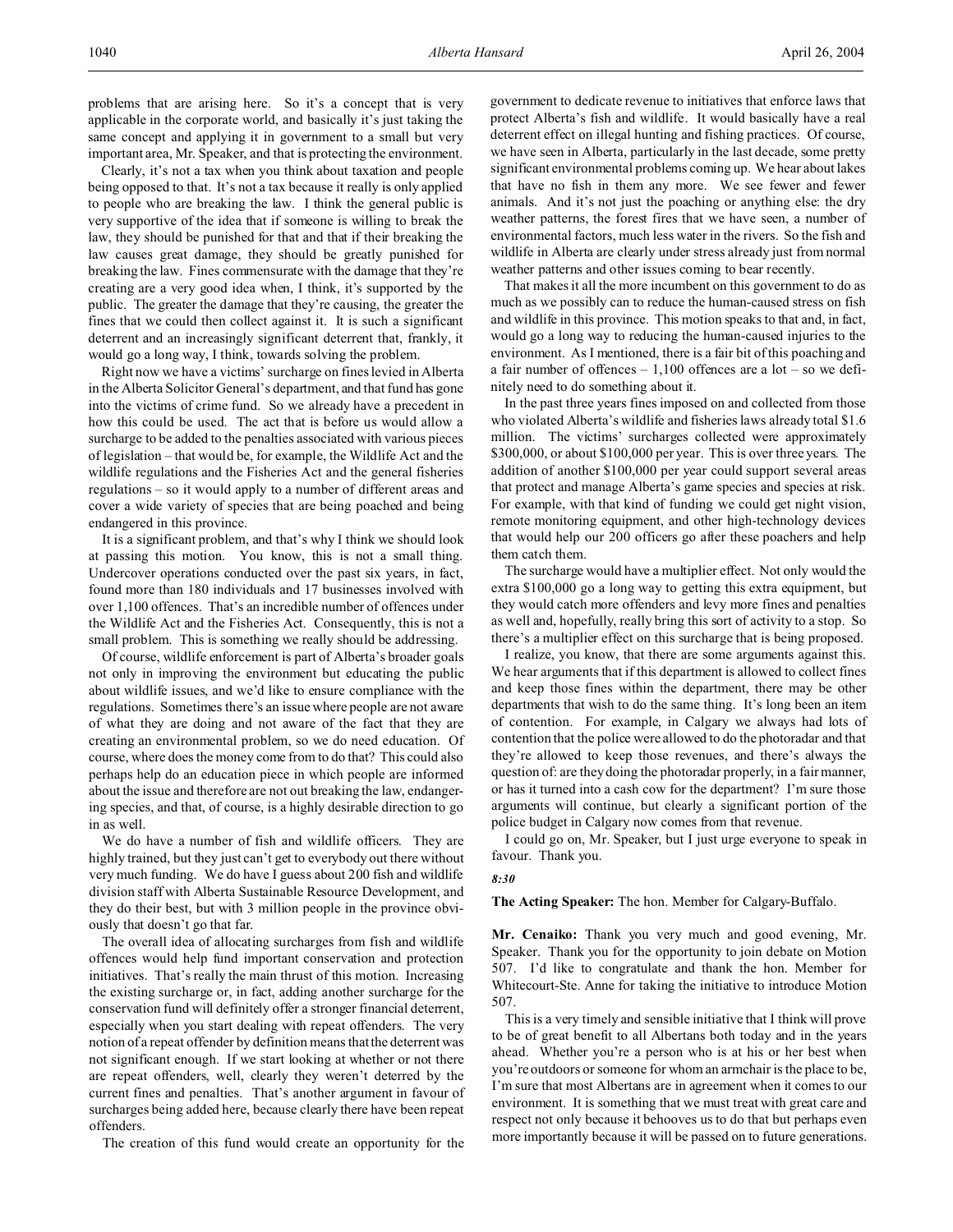As a society we are fully aware, I'm sure, that poaching has been and continues to be a very real problem. The lure of a rare bird or mammal, the temptation to overcatch fish and sell it at a pure profit, or the desire to simply kill something solely for the sake of the kill: temptations like these are simply too much for some people to handle. I don't know what it is that exerts such an irresistible force on them, and perhaps it doesn't make much difference. The net result is the same: a devastating impact on our wildlife, dissemination of the herds and flocks of many species, and a loss of diversity of wildlife. Taken as a whole, Mr. Speaker, poaching represents a formidable assault on our province and our environment carried out by people who have little or no respect for others.

Mr. Speaker, as we've heard, Motion 507 would levy a surcharge of 15 per cent on the fines levied for anyone caught violating the Wildlife Act or the Fisheries (Alberta) Act. The funds so collected would be deposited in a wildlife conservation fund whose express purpose would be the restoration of species disseminated by the poacher's dastardly activities.

Mr. Speaker, Motion 507 is the right initiative at the right time. I've been advised that in the last six years major undercover operations resulted in charges being laid for more than 180 individuals and 17 businesses. Collectively they were charged with over 1,100 offences under the Wildlife Act and the Fisheries Act and attendant regulations. During the last three years alone convictions for violations of Alberta's wildlife and fisheries laws have netted close to \$1.6 million. Knowing just how active the poachers who were caught must have been, I cringe at the thought that for every poacher who gets caught and punished, there are several more who get away whose deeds go unnoticed and unpunished.

Mr. Speaker, this is a longstanding problem. We've been aware of and seen the effects of what poachers do for many, many years. Thus far the penalties we offer in exchange for what they do seem not to have been a sufficient deterrent. If they were, I doubt very much whether we'd be discussing this issue here tonight.

In Swedish there's an old expression that when translated says that you don't notice the cow until the pen is empty. What that means, Mr. Speaker, is this: when you take things for granted, you tend not to acknowledge the importance of something or someone until one day when you notice that it's missing. While I certainly think that most if not all Albertans are fully aware that we live in one of the most scenic and beautiful parts of the world, I think there are times when we just take this beauty for granted. It's as if we are inclined to think that because it was there when we got here, it will also be here when we leave.

Well, Mr. Speaker, part of that beauty comes from the great number and variety of species that call our forests, our rivers and lakes, our fields, our meadows, and our mountains home. Who has not been awestruck by eagles or other birds of prey? Who has not looked at deer in flight and noticed how graceful they are? Who has not found the sight of enormous schools of fish remarkable as they move through the crystal-clear waters? These are the very sights that poachers threaten. These are but a few of the species that populate our wilderness and make it such a treasure not just for Albertans but for people from all over the world.

Let us not forget that tourism generates about \$5 billion in economic activity for Alberta each year. One of the foremost reasons why people come here is to experience nature and the outdoors, something many of them cannot do in the towns, cities, or countries where they live. We have something they don't, and we give them an opportunity to experience something once that we can experience almost every day.

Mr. Speaker, unfortunately, as is the case so often in situations like these, there are those who will go to great lengths to spoil the fun, to destroy the experiences that others would otherwise enjoy.

Motion 507 will not end poaching as we know it once and for all. Poachers will continue to violate the law, and they will continue to place their own perverted interests and desires ahead of those of others. However, Motion 507 will provide a deterrent. It will I believe give some would-be poachers pause and allow them to consider the risks of poaching in Alberta. It will I hope lead them to reconsider and refrain from engaging in such appalling behaviour.

For those reasons, Mr. Speaker, I wholeheartedly support Motion 507 and the implementation of a 15 per cent surcharge to be dedicated to wildlife conservation and restoration activities in our beautiful province, and I urge all members of this House to do the same.

Thank you.

## **The Acting Speaker:** The hon. Member for Grande Prairie-Smoky.

**Mr. Knight:** Thank you, Mr. Speaker. I rise this evening in support of Motion 507 and in support of my colleague from Whitecourt-Ste. Anne. I have to go back a number of years, Mr. Speaker, to lay a bit of groundwork for my support of this particular motion. As many members will know, I actually reside in a part of Alberta where hunting and fishing are kind of in your backyard, and I mean literally in my particular case in your backyard. The serious situation with respect to predation and poaching by certain members of the hunting community with respect to this particular resource and, I might add, what we think is an extremely important resource in the province of Alberta has been, as has been indicated, a very serious problem for a number of years.

I'll go back, Mr. Speaker, to a time in the mid-70s, probably 1973, '74, when we used to go in – guides were common in those days in the mountains west of Grande Prairie – to some beautiful lakes in that part of the world and fish. Partly the advent of industrial activity, partly the availability of things like charter helicopters and other modes of transportation opened up that part of the world. I can stand here this evening and tell you that in places like Belcourt Lake, where we used to go and legitimately fish for beautiful cutthroat trout, today that fishery is closed. The reason for it is totally, totally because of illegal fishing in those particular parts of the world.

In the mid-60s I did a lot of stream fishing along little creeks in the area that I lived in – Eagle Creek, Windfall, Rainbow Creek, the Simonette, Waskahigan, the Little Smoky River, and all of those places – in those years and into the mid-70s and early 80s. Mr. Speaker, they were wonderful places to visit for even two or three hours on an afternoon. You could take your son, park, and walk up some of those little creeks two or three hours, catch a couple of fish, have a beautiful experience doing it. I have to say that for the large part that particular enjoyment is now a piece of history and, again, mainly because of situations where people did not respect, number one, the resource and, secondly, the law.

#### *8:40*

The Little Smoky River, of particular interest to me, and of course the Waskahigan: I live about a half a mile from where these rivers converge. The headwaters of the Little Smoky still are reasonably good fishing, but anything much past where it comes out to highway 43, the north/south trade corridor, Mr. Speaker, you can pretty much forget fishing. If you want to just go for an afternoon to get wet, it's all right, but the fishing there has certainly gotten to the point where because of pressure, mainly from people who won't observe the rules, it's really become more of a situation where you've got to get farther and farther into the wilderness in order to enjoy it.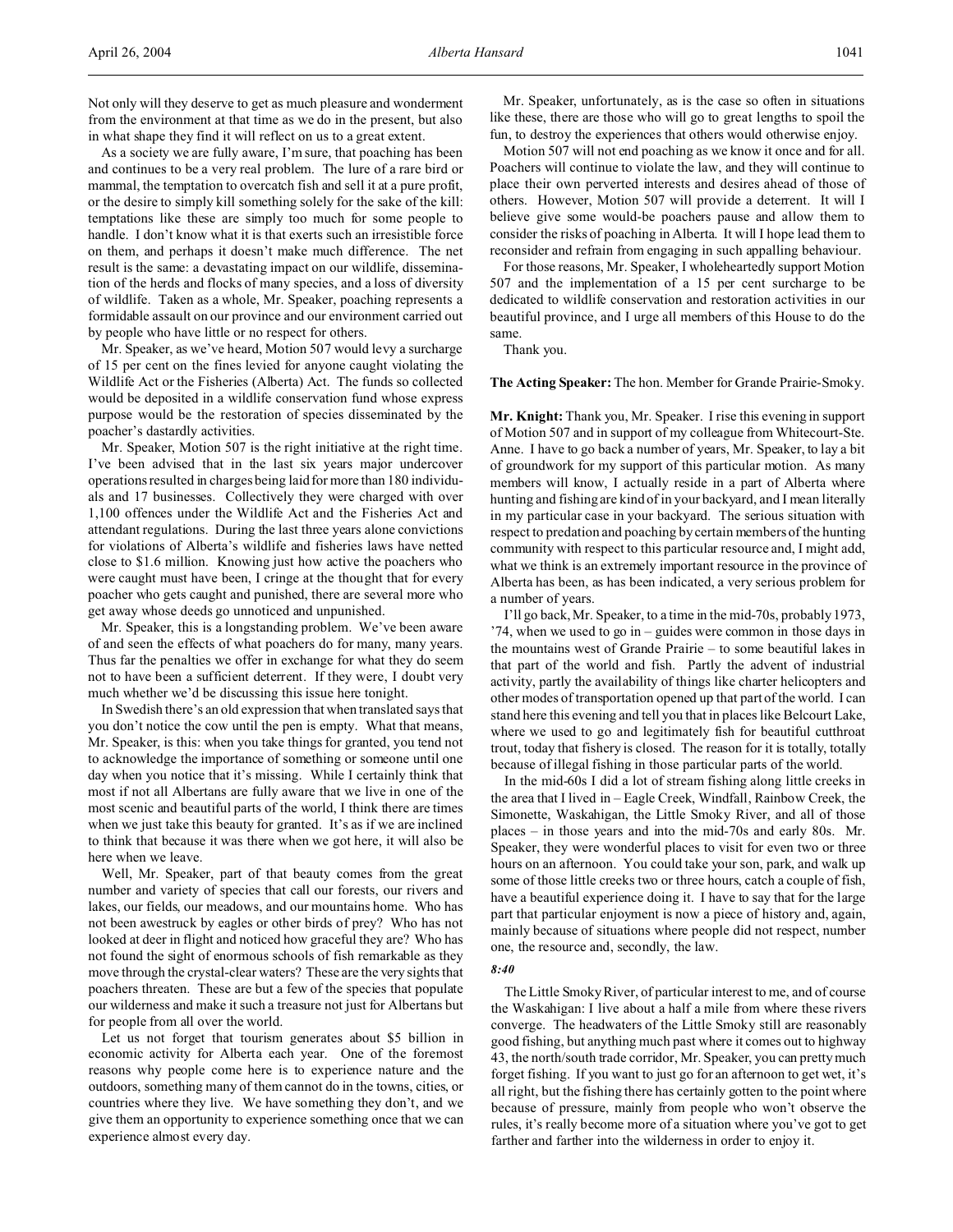There's been some discussion, and rightfully so, with respect to dedicated revenue. Mr. Speaker, I have to put myself on record as being one of the individuals in this government that feels that there are certain circumstances where dedicated revenue is warranted. I believe that this is one of those circumstances.

We have a particular problem. We have a tremendous resource. We have at the moment a very difficult time putting enough presence on the ground in places in Alberta where it can actually make a difference. There is in my opinion a shortage of officers necessary to do the work that's required with respect to maintaining and protecting game species and species at risk in Alberta.

Certainly, in northwestern Alberta one of the most common complaints that we would get from avid hunters, fishermen, guides, and even people in the general public, Mr. Speaker, is that fish and wildlife, Sustainable Resource Development, do not have enough presence on the ground. I believe that this particular initiative could assist us in that respect.

I'm also a landowner in that particular part of the world, south of Valleyview along the Smoky River and the Waskahigan. We've owned land there for 40 years. Mr. Speaker, I have to say that the pressure on private land is another one of the problems associated with this particular initiative. There's a lot of pressure on private land, I believe, mainly because it's easy and, secondly, the penalties that are there are very, very difficult to enforce. I believe that an initiative such as this will increase the awareness of the problem and perhaps assist the officers that we do have to make some inroads into this particular problem as it relates to private landowners and their problem with illegal hunting.

Mr. Speaker, I'll close by saying that throughout the relatively short history of my family in Alberta we always until this generation were hunters and fishermen. My father and my grandfather before him told me on many occasions that there's absolutely nothing wrong with hunting what you eat as long as you eat what you kill.

We have a particular problem with individuals that kind of manoeuvre around slightly outside the bounds of the regulations and the law, and I believe that any initiative that we can put forward as a government to assist the guiding community, the people that enjoy hunting and fishing, the people that make good use of this resource and enjoy it in maintaining that right for future Albertans and curtailing the problem that we have with respect to individuals that operate illegally can be nothing but a positive. I am pleased to be able to support Motion 507.

Thank you.

**The Acting Speaker:** The hon. Member for Wetaskiwin-Camrose.

**Mr. Johnson:** Thank you, Mr. Speaker, for the opportunity to continue the debate surrounding Motion 507. The hon. Member for Whitecourt-Ste. Anne has asked the Assembly to support the concept of levying a surcharge on top of fines that are imposed for illegal hunting and fishing offences in Alberta. I'd like to begin my remarks by saying that I fully support this motion because I believe that harsher penalties are in order for offences of this nature. These people are breaking laws as surely as the person who is driving while intoxicated or an individual that is committing tax evasion.

These laws and regulations are in place for a reason, but there is a more cavalier attitude towards them because they can be perceived as not affecting people. I feel that these types of crimes are serious and they should be treated as such. They do not directly affect one person or a small group of people as other crimes tend to, but they affect Alberta and its people as a whole.

Mr. Speaker, passing Motion 507 will serve to accomplish two goals. First, by levying a surcharge on top of the existing fines, it will effectively increase the penalty to be paid by those who break these laws, and secondly, these lawbreakers will be directly funding a pool that will be used to improve wildlife management in Alberta.

The proper management of Alberta's natural resources is an issue that concerns every person in this province. By properly managing Alberta's natural areas and wildlife populations, we can ensure that these areas and animals will continue to thrive for generations to come.

For myself I would expect that for most Albertans this would be reason enough to work for proper management. However, there is another, perhaps more concrete reason to ensure that our environment is sustained. This one reason is economics.

Mr. Speaker, Alberta attracts thousands of visitors each year. These people are both intranational and international tourists. They come to Alberta for the great natural beauty that our province offers. They come to ski in the Rockies, hike in our parks, and see the rugged beauty of Alberta. These people also come to see the wildlife that is abundant in our province. The herds of elk in the provincial and federal parks draw tourists as well as the fishing that is available in Alberta's lakes and rivers and streams. It is Alberta's natural spaces that draw tourists and their dollars into our province. The tourism industry in Alberta provides over 120,000 jobs for Albertans.

In addition to tourism, Alberta is also attractive to the film industry for the same reasons. It is imperative that our natural resources be afforded every protection that we can offer, not only because of the economic implications attached to it but also so that future Albertans are able to enjoy the same natural habitats that we enjoy right now.

Mr. Speaker, there exists a precedent for this type of surcharge on fines right here in Alberta. The Alberta Solicitor General is responsible for administering a 15 per cent surcharge on all provincial fines assessed in Alberta. This 15 per cent is used to service the victims of crime fund, a fund that provides services directly to victims as well as assistance to organizations that provide support to victims. This fund is not tied to a specific department or program but is available for those persons who have become victims of violent or serious crime.

The motion sponsored by the hon. member asks that the Assembly urge the government to install a similar fund. This fund would be specifically dedicated to financing programs and initiatives that would enhance our understanding of wildlife populations and could lead to the institution of better conservation measures.

To me a fund of this type makes sense. A person that is caught poaching fish or wildlife has committed an act that has the potential to permanently damage a specific wildlife population. As they have committed a crime affecting the environment, it seems fitting to me that part of the punishment they are subjected to should serve to benefit the environment. The money that is gained from this surcharge can be used to fund extra wildlife surveys and other programs on top of the efforts currently made by Sustainable Resource Development.

Currently, judges presiding over cases that are tried in court have the option of issuing court orders that would contribute to the protection of the environment. An example of this is the judgment that was passed in 2003 on a poacher and wildlife trafficker. This individual was ordered to pay \$20,000 after he was found guilty as charged. This money was used to conduct an aerial survey to measure the effects of poaching on big-game populations in a northern Alberta region. Motion 507 would serve to expand this reasoning to apply to all incidents of this nature.

### *8:50*

By levying a set surcharge on fines, all persons who break these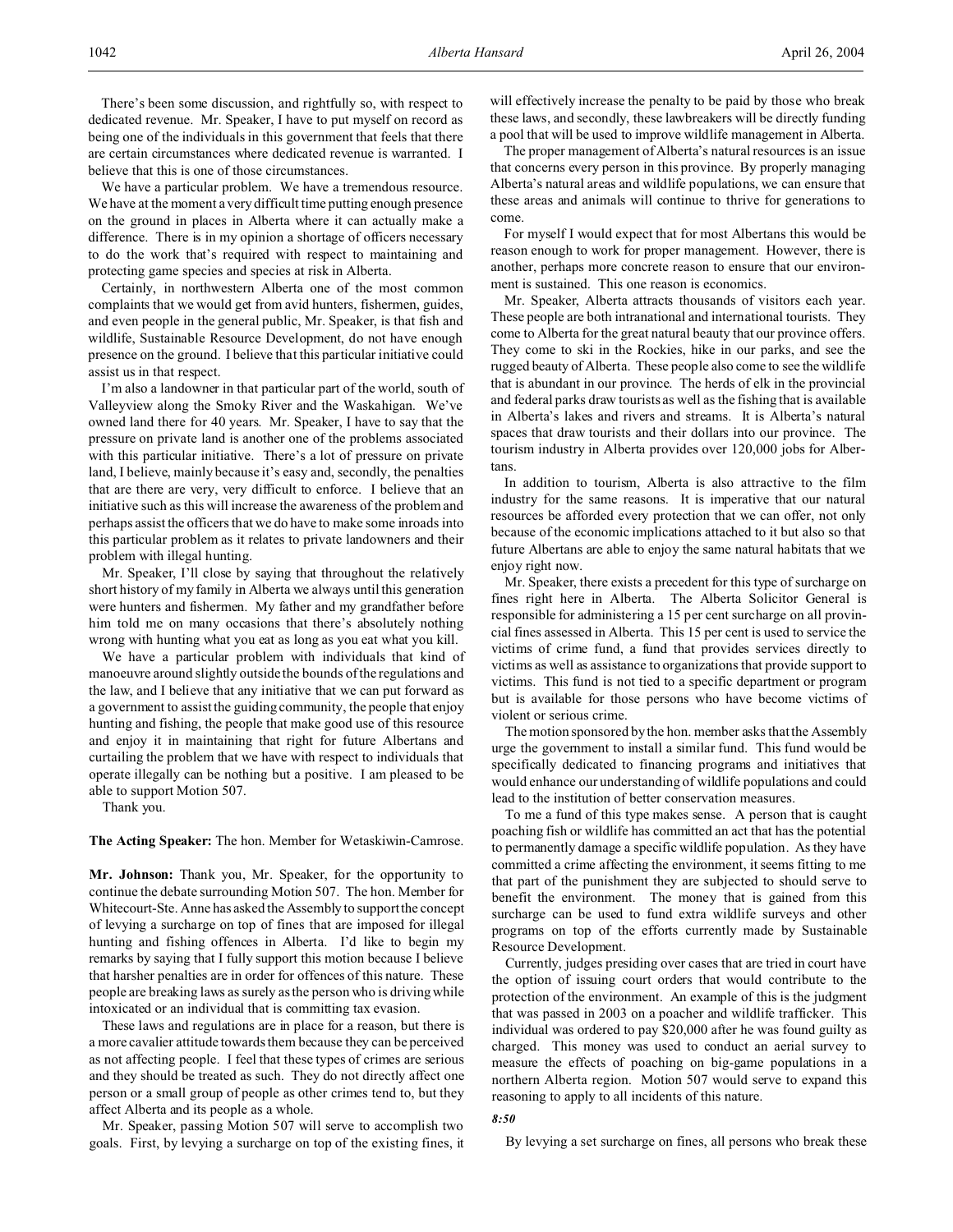Mr. Speaker, it is for these reasons that I support Motion 507. I feel that the idea it puts forward holds within it the possibility of curbing poaching and other crimes against wildlife that occur in our province far too often. Therefore, I would ask all members of this Assembly on both sides of the Chamber to support this motion as well.

Thank you.

**The Acting Speaker:** The hon. Minister of Infrastructure. We only have about a minute left.

**Mr. Lund:** Thank you, Mr. Speaker. I want to take this opportunity to congratulate the Member for Whitecourt-Ste. Anne for bringing this motion forward. I think it is a very timely one and one that we need to take very seriously and give due consideration.

Mr. Speaker, the motion talks just about a surcharge, but I believe there's another element that we need to look at. That is the whole concept of having through the court system alternate penalties, and by that I mean having the judges allocate portions of the fine money to specific programs. I'm thinking along the line of a lot of the conservation programs that are out there to assist in bringing back the species that are endangered or at risk. What can we do to enhance their habitat? What can we do to protect them in that manner? Quite frankly, in a lot of cases that will probably do more for the wildlife than just simply increasing the number of wildlife officers.

I wholeheartedly agree that we do need to have more officers out there, but in a lot of cases it's the degradation of the habitat that has caused a lot of the problem. I don't mean for one moment to ever suggest that I'm condoning poaching, because certainly that is also a very important problem that we have, and of course the increased number of officers and new technology and equipment would go a long way to answer that question. But with the combination of conservation programs that would enhance the habitat and increased wildlife officers, I believe that it would go a long way to help.

I listened with great interest to the Member for Grande Prairie-Smoky, and he talked about having all this wildlife in his backyard. I have the same situation.

**The Acting Speaker:** I hesitate to interrupt the hon. Minister of Infrastructure, but under Standing Order 8(4), which provides for up to five minutes for the sponsor of a motion other than a government motion to close debate, I would invite the hon. Member for Whitecourt-Ste. Anne to close debate on Motion 507.

**Mr. VanderBurg:** Thank you, Mr. Speaker, and thank you to all the members that took the time to raise issues.

The issues raised by the Member for Lac La Biche-St. Paul talked about dedicated revenues, including the full fine revenue. A great idea, and I thank him for that.

The Member for Red Deer-North expanded on the role of conservation officers and the need to equip them with the tools to do the job. I think this is something that I've heard over and over again from the conservation officers in my area.

The Member for Calgary-Shaw did point out that this is not just a rural issue. You know, the city of Calgary has a world-known trout fishery right within the city, and the Bow River is a great trout fishery.

The Member for Calgary-Currie pointed out how all Albertans are

affected by those that abuse our fish and wildlife laws with over 1,100 abusers convicted last year alone. That's why I like the concepts of this motion: again, abuser pay.

The Member for Calgary-Buffalo, in his lifelong career enforcing the laws of this land, expanded on the problems that occur by not paying attention to these very serious issues. He explained very well why we must pay attention to this and the whole issue of the problems that we have in not restoring a fishery or something similar.

The Member for Grande Prairie-Smoky gave us some history on the fishery in northern Alberta and how things are today. Well, every river and stream that he talked about are places that my father took me fishing, but sadly to say, my dad didn't take his grandchildren because of the pressures on the fishery in about half of those rivers and streams.

I thank the Member for Wetaskiwin-Camrose that brought up the economic points of why we need as government to fund our programs and departments properly.

And, too, the Member for Rocky Mountain House raised some great ideas to enhance our species and habitat that effect his area.

Mr. Speaker, I hope that out of all of this come some serious points, you know, the serious points raised this evening. I need the ministers of Economic Development, Finance, Revenue, and Sustainable Resources to take this debate very seriously and draft some meaningful legislation to address the seriousness of this motion. I think that the idea for me raising this through a motion was to do exactly what was done tonight, to bring out some discussion on how we can do this. I'm not saying that Motion 507 addresses it all, but it will give those ministers the ammunition they need to draft some good legislation.

Mr. Speaker, at this point I'll call the question.

[The voice vote indicated that Motion Other than Government Motion 507 carried]

[Several members rose calling for a division. The division bell was rung at 8:57 p.m.]

[Ten minutes having elapsed, the Assembly divided]

[Mr. Shariff in the chair]

| For the motion: |            |                |
|-----------------|------------|----------------|
| Adv             | Hlady      | Melchin        |
| Amery           | Jablonski  | Oberg          |
| Blakeman        | Jacobs     | O'Neill        |
| Boutilier       | Johnson    | Rathgeber      |
| Broda           | Knight     | Stelmach       |
| Cao             | Lord       | <b>Stevens</b> |
| Cenaiko         | Lougheed   | Strang         |
| Danyluk         | Lund       | Taylor         |
| DeLong          | Magnus     | VanderBurg     |
| Doerksen        | Maskell    | Vandermeer     |
| Dunford         | Massey     | Yankowsky      |
| Goudreau        | McClelland | Zwozdesky      |
| Graham          |            |                |
| Totals:         | $For -37$  | $Against-0$    |

[Motion Other than Government Motion 507 carried]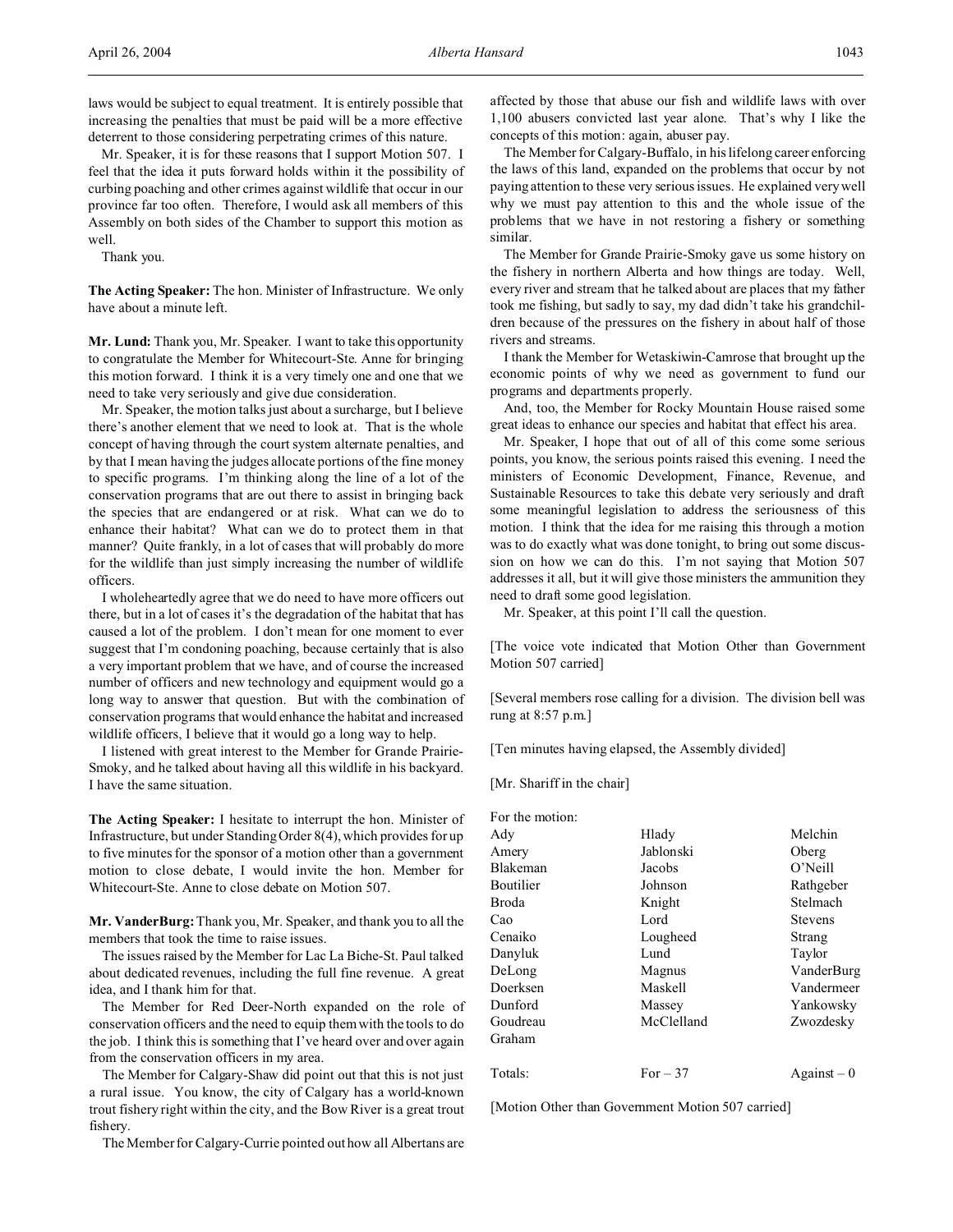#### head: *9:10* **Committee of Supply**

[Mr. Shariff in the chair]

**The Deputy Chair:** Hon. members, we'll call the committee to order.

#### head: **Main Estimates 2004-05**

### **Innovation and Science**

**The Deputy Chair:** As per our Standing Orders the first hour is dedicated between the hon. minister and members of the opposition, following which any other member may participate.

The hon. Minister of Innovation and Science.

**Mr. Doerksen:** Thank you, Mr. Chairman. We are here to look over the estimates for Alberta Innovation and Science, but before I begin, I should let the Assembly know that we have staff members from the Department of Innovation and Science in the gallery today, and I'd like to introduce them to the Assembly. They say that you're only as good as the people that work with you, and these people are very good, so I guess that makes me – well, you can fill in the blanks. So thank you very much to the staff for being here. They will be taking note of the comments, and if I'm not able to provide specific enough information tonight to the questions, they will follow up with information in writing.

I'd like to provide a brief overview of our business and financial plan, which are based on our commitment to two major core businesses, the first one being research and innovation and the second being corporate information and communications technology. Alberta Innovation and Science provides leadership and makes strategic investments in science and technology, which contributes to the sustainable development of the Alberta economy. That contribution helps to make the province increasingly competitive in global markets and positions Alberta as an attractive place for worldclass researchers to come and to work.

Alberta Innovation and Science has three strategic research priorities in energy, information communications technology, and life sciences, and we're also focused on technology commercialization. We continue to look for ways to diversify the economy and to find the mechanisms to enable that to happen and to be able to invest in our future. Mr. Chairman, we look for ways to transform the delivery of government programs and services through ICT. I'm proud that we are part of the overall government plan for the next 20 years, and our business plan addresses key strategies needed to unleash innovation.

We're also committed to the other pillars of the government plan with respect to leading in learning, building the research capability and capacity to enable that key pillar to progress. Competing in the global marketplace, of course, is another one of the pillars, and we do that through the Alberta SuperNet technology commercialization and making Alberta the best place to live, work, and visit. Longterm goals and a commitment to build a solid foundation for the future are key components of the plan.

Mr. Chairman, under core business 1, research and innovation, the vote estimate for research and development in 2004-05 is \$117.8 million. That's found on page 238 of the estimates. Goal 1 under that core business is to build Alberta's research capacity.

Mr. Chairman, I'd be remiss at this point if I didn't pay a small tribute to the outgoing chair of the Alberta Science and Research Authority, which is a key advisory body which advises the government of Alberta through this ministry in particular. Dr. Bob Church has served this province extraordinarily over many, many years. He has provided advice to a multitude of government ministers and government people, and his work and contribution cannot be overstated. We have designated Dr. Church as chairman emeritus of the Alberta Science and Research Authority in honour of his contribution to this province. He assured me that I could hang on to his phone number, and we have done that.

In building Alberta's research capacity, we continue to build that research system through a skilled workforce, through internationally recognized research capabilities in areas of strategic priority, and a supportive environment that encourages innovation and collaboration. Some of the key initiatives in this area have been the National Institute for Nanotechnology, which is the first national institute in the province of Alberta and housed here in the city of Edmonton at the University of Alberta. We do this through the health research innovation centres which are currently under construction in both Calgary and Edmonton. We support our researchers through the Alberta science and research investment program and expand our efforts using leverage opportunities from the Canadian Foundation for Innovation.

Mr. Chairman, I want to reference one other program, just by way of example, in terms of some of the things that don't necessarily come to the attention of people but which are really significant, and that would be the Banff International Research Station. This is a collaborative Canada/U.S. venture that operates an international centre for mathematical innovation and discovery and is the only facility of its kind in North America. It's a fulfillment of a remarkable effort led by the Pacific Institute for Mathematical Sciences and the Mathematical Sciences Research Institute.

ASRA supported BIRS to the amount of \$1.7 million to enable this initiative to proceed. Other partners were Natural Science and Engineering Research, which contributed 1 and a half million dollars, the U.S. National Science Foundation in the amount of \$1.2 million, and PIMS and MITACS for \$1.3 million.

Projects undertaken at BIRS bring some of the world's leading experts in mathematics and science to Alberta. Mr. Chairman, the Minister of Economic Development could pay attention to this kind of strategic tourism initiative because not only does it bring the top mathematical people to Alberta, to our province, not only does it allow them to do their scientific and mathematical development, but it allows them to be tourists in one of the most spectacular places in the world, and of course that's in Banff. So we get a tremendous spinoff by having that important research station in Banff.

Mr. Chairman, moving on to goal 2, we talk about the energy innovation priorities. Of course, in this area I'm guided by the good advice of the Alberta Energy Research Institute, that implements the energy innovation strategy. We are focusing on the priority areas of oil sands upgrading, clean carbon technologies, and  $CO<sub>2</sub>$  management among others. Some of the specific examples in that area include the research called the Dover/Vapex heavy oil extraction project, which is underway. We have a fuel cell project that is currently operating, and I understand successfully, at NAIT. Of course, there's a lot of work going on right now at EnergyINet, trying to bring the collaboration of all Canadians – universities, the two levels of government, research institutions, and industry – together to solve a common problem.

Goal 3, Mr. Chairman, talks about ICT innovation. Again, following the commitment in the throne speech, we will look to the formation of an ICT institute to guide our research and innovation. This goes back about five years to when we first announced our ICT strategy. From that was the formation of the Alberta SuperNet, the formation of ICORE, and the formation of encouraging the increase of spaces in our universities and colleges in this important area. We want to use this opportunity now to update that strategy and to look forward to the next five years in terms of what's important.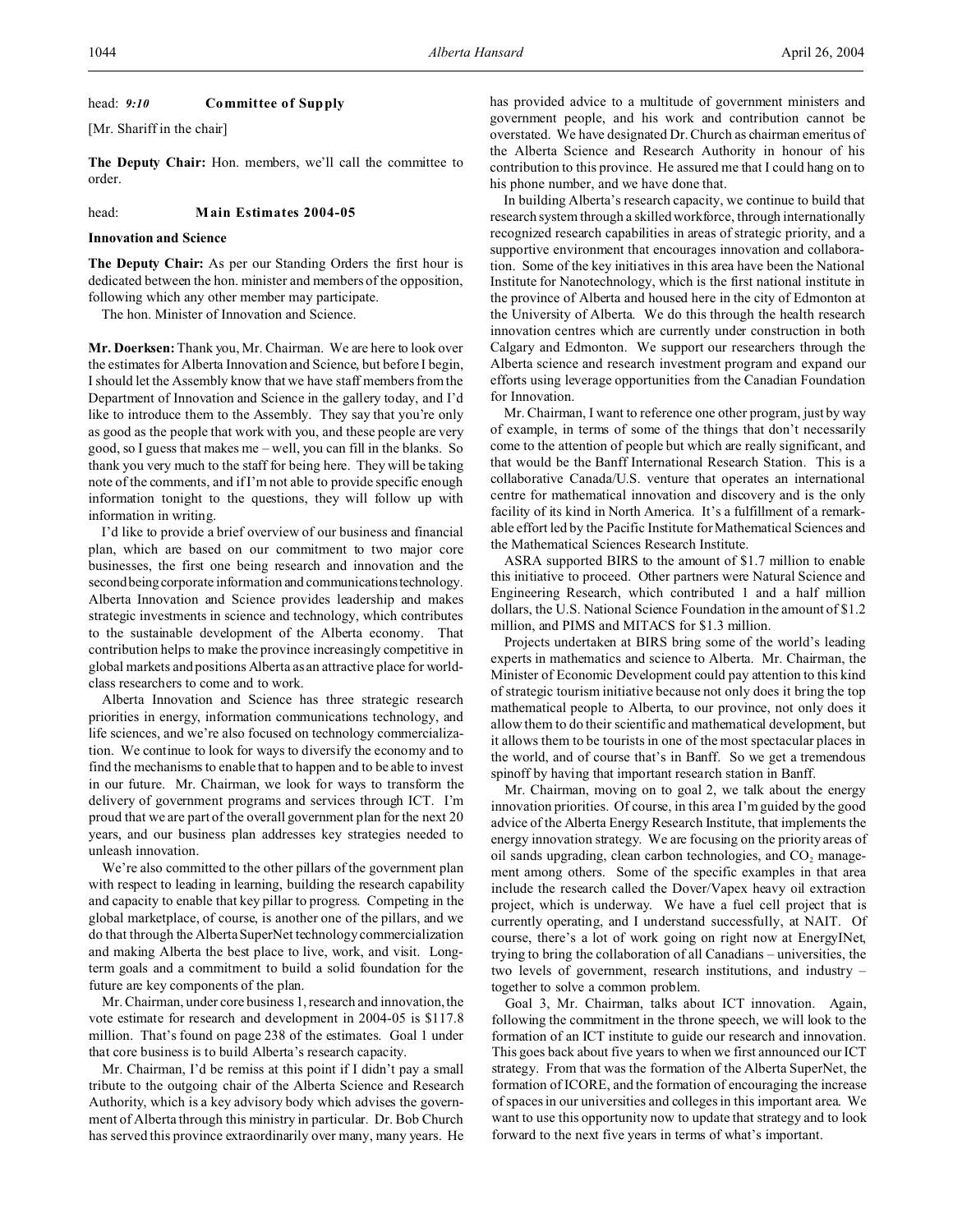In the particular research area, Mr. Chairman, we continue to invest in high-priority ICT research areas like wireless, highperformance computing, nanotechnology on a chip, among several.

### [Mr. Lougheed in the chair]

Goal 4 talks about life sciences innovation. Again, the throne speech talked about creating a life sciences institute, which will link and co-ordinate agriculture, environment, forestry, health, bioenergy, and water research. Mr. Chairman, this is a very important area of focus for us and one that we will be paying more attention to over the next years. We are working closely with the Alberta Agricultural Research Institute and the Alberta Forestry Research Institute, finding ways to collaborate and bring platform areas of research together to make sure we can have the maximum impact for the work that we do.

# *9:20*

Goal 5 is a globally competitive economy, and our priority there, Mr. Chairman, is to create an environment where ideas are developed and commercialized. We support the implementation of the value-added strategy, which was released last week and is one that sets the plan for the Alberta economy over the next 10 to 20 years. Our role in that strategy is to make sure that we provide the innovation capability that is necessary for these strategies to occur.

Core business 2 relates to our corporate information and communications technology. This plan is supported by a new strategic direction for the use of ICT by government, and in accordance with this, in October we created the office of the corporate chief information officer to focus on the transformation of delivery of government programs and services through the innovative use of ICT. Updating the ICT strategy, as I referred to earlier, to reflect the change in the technology and the changing business needs of the government is important in terms of our delivery to Alberta's citizens. Investments in ICT must be carefully planned and implemented to maximize the benefits and minimize the risks.

Mr. Chairman, the government is always looking at new ways to interact with Albertans and looking at new ways of delivering programs, services, and access to information for Alberta's citizens.

The voted estimates for the corporate ICT strategy, which excludes the SuperNet build for 2004-05, is \$58.4 million, and that amount does include \$12 million for SuperNet amortization. You can see that at page 240 of the estimates.

Goal 6 under this core business talks about an integrated ICT strategy. We want to establish and implement cross-government business and technical standards and continue to implement the government of Alberta enterprise architecture framework, which minimizes duplication in government. We are working with Alberta Government Services to develop a corporate electronic information management framework and also using the corporate project management office for promoting ICT project management best practices.

Key initiatives in this area. We're currently working on developing a business plan around the ICT service co-ordinator strategy that will help us to align ICT investments and maximize our benefits to government and to utilize ICT to provide services to Albertans by ministries or service delivery partners. We must ensure that technical standards best practices are used in system design and business standards that are adopted across government.

Goal 7 talks about the ICT infrastructure, and of course the priorities in there are to complete the Alberta SuperNet build and to develop and implement a common, shared ICT infrastructure.

The voted estimates for the SuperNet build in 2004-05 are \$41 million, and that's on page 241 of the estimates.

Goal 8 refers to using ICT to improve service delivery in the government. Our priorities are to identify, evaluate, adopt, and implement approaches to improve service delivery and/or reduce costs and to leverage the capability of the Alberta SuperNet to transform the delivery of programs and services to Albertans. We wish to optimize the internal administration of government by reengineering business processes to make them more efficient.

One of the key initiatives that has taken place in this area is Service Alberta, which is a web site that provides citizen access to many services inside government. We want to eliminate unnecessary duplication in application development, and of course, Mr. Chairman, we're always looking for improved productivity of employees due to the use of the tool of information technology.

In conclusion, Mr. Chairman, Alberta's blueprint to unleashing innovation is to support research and attract skilled workers and investment. The most important element in any innovative economy is having the right people here to help us do the right things. We want to create an environment where research is applied to produce new products, processes, and services that are commercialized in Alberta and to use technology to improve the delivery of programs and services to Albertans.

Thank you for the opportunity to present our priorities. I look forward to answering any questions. As I indicated earlier, should I not be able to answer them in their entirety, we will provide a written response.

#### **The Acting Chair:** The hon. Member for Edmonton-Centre.

**Ms Blakeman:** Thank you very much, Mr. Chairman, and thanks to my colleague from Edmonton-Mill Woods, who has allowed me to jump the queue in order to get in some of the questions that I wanted to make sure I had enough time to ask.

In the first question I'll reference something that the minister brought up. Looking at page 240 of the estimates, under vote 3.4.4, Alberta SuperNet, the minister, if I heard him correctly, said that the \$12 million that's reflected here is an amortization payment. I'm asking him to expand on that and to give some details. If it is an amortization, is this the beginning of the amortization period then? There's no payment in that vote that appears in previous years, and I'm wondering how this relates to the \$193 million total cost of the SuperNet. I'm wondering if that \$12 million is included in the \$41 million that is noted as capital investment to be voted on for this department.

So if I could get some details on that, please. That was not what I was expecting him to say that that \$12 million meant.

### **Dr. Massey:** Are you going to let him answer?

**Ms Blakeman:** No. I'm going to put all my questions on the record and then let him answer.

I also note that on page 302 of the ministry business plans document there are a number of strategies that are outlined for the SuperNet and some performance measurements as well. Under the strategy of co-ordinating and managing the Alberta SuperNet operations for the government, I'm wondering if this department is charged with controlling the costs of the SuperNet. Under that would also come co-ordinating the costs of the SuperNet.

From questions asked in question period, we started to establish that not only is money being spent from this department on Super-Net, but it's also being drawn increasingly from other departments like Learning and Municipal Affairs to help pay for things like the connection costs for municipal buildings and libraries and schools. I'm interested in whether the minister is able to provide me with a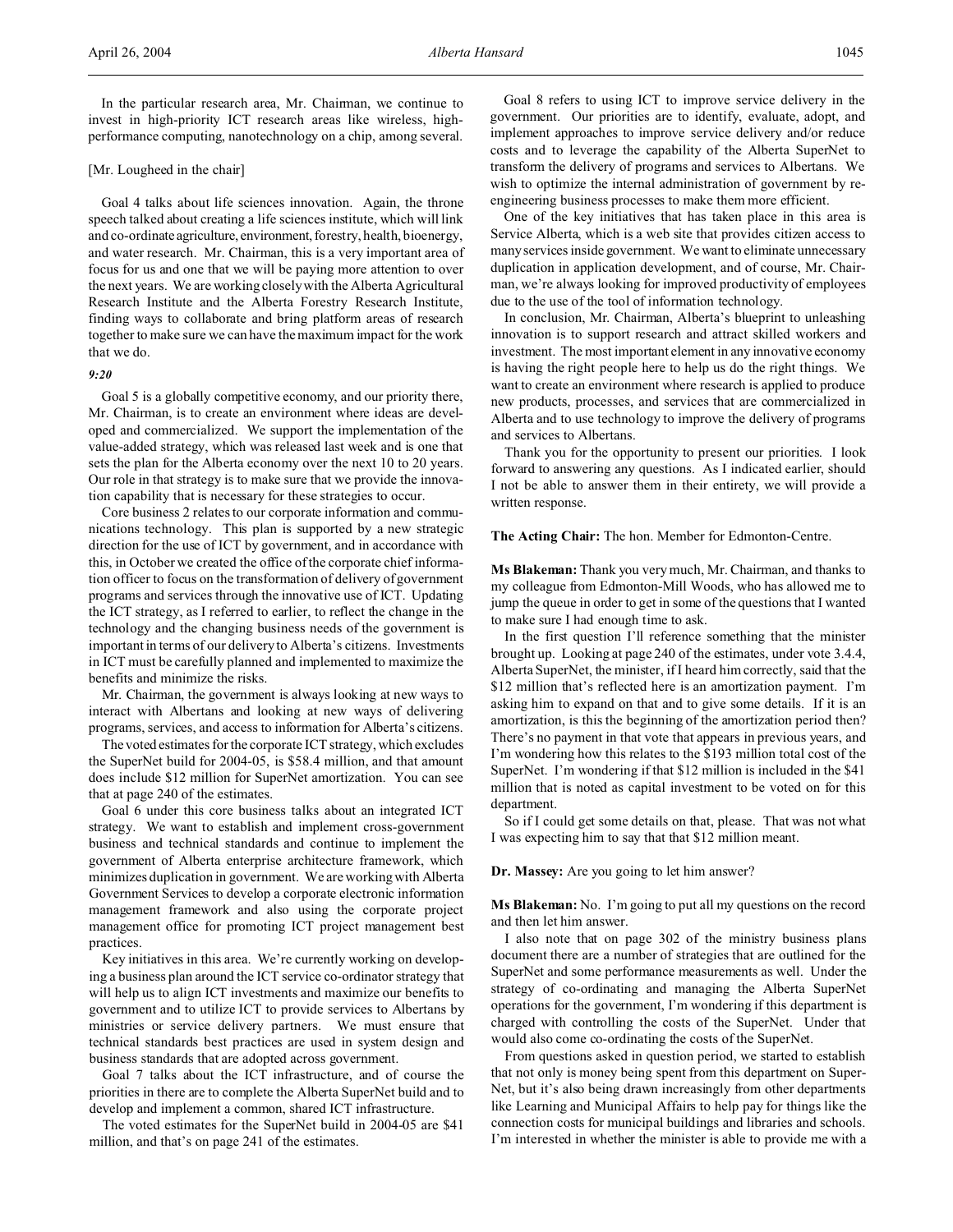total cost paid out by the government from all departments in this fiscal year on the cost of the SuperNet including the assistance which is being offered to various municipalities, libraries, educational institutions to help with the additional charges that the opposition has brought to light. That is not only what I would call the capital cost of laying the backbone and the actual connections, but then there's a connection cost to actually meld the two wires together.

#### *9:30*

Then there's a service cost that is billed on a monthly basis. We were in Daysland, and that library was struggling because they were going to be assessed \$250 a month for – sorry; not the hookup. The hookup charge comes first, then comes a monthly service charge, and then they still have to get in touch with Shaw or Telus or whoever and actually get hooked up to the Internet.

So there are a lot of additional costs that are coming up, and I'm wondering if the minister is able to provide us with a total cost that the government is expecting to spend. In other words, as the coordinator can he pull those numbers together from all of the departments?

I'm also interested in the contracts with Bell, who is the primary contractor for the SuperNet. How are those contracts (a) monitored, (b) reviewed, and (c) enforced? I'd like to get some working detail on how that happens. I'm also interested in how the contracts with Axia are monitored, reviewed, and enforced. Further to that, where Axia has access to government-owned equipment, how is Axia's use of that equipment monitored for appropriate use? Still on Axia, do all payments to Axia flow through Bell?

Is the minister able to tell us if Bell is taking a management percentage or a cut or a subcontractor fee or a general contractor fee? I'm fishing here for the right words. What I'm trying to find out is: is there a contract set up with Axia and Bell takes its 10 per cent off the top and off goes the money to Axia? Do we know what that percentage is that's going to Bell, if there is one, and what it covers? Management: are they doing the monitoring and enforcement? What's the deal here? How is this controlled?

I'd also like to hear some detail from the minister on the arising complexities around wireless technology and the SuperNet. Now, I think I heard the minister respond to one of my questions by saying, "No problem; the SuperNet is wireless," which I thought was a bit odd because there was all that money to lay the cables and stuff in the ground. But if it's wireless, as well, then perhaps he could explain how that works or what he meant by that response to me.

Now, on pages 302 and 303 of the ministry business plans, under Performance Measures there are some numbers here that are causing me concern. There may well be a very good explanation for this, but I'm just an Albertan looking at these numbers right now. What the performance measurement around the extended area network is telling me – there's a sort of chart laid out here in which we're given the total connections or total kilometres, in some cases, of line, one assumes, and then a column for "in place", "in progress", and "to complete."

When I look at the bottom half of the list, I'm looking at numbers that are significantly under 50 per cent complete. I start looking at wireless towers: a total there of 101; to complete, 70. So significantly more than 50 per cent still to go, and these are all to be available in 2004. Well, we're a few days shy of the fifth month in 2004. Now, I understand that it's reasonable that there would be significant progress made over the summer months, but I'm also aware that they've been working all winter. So I am very interested in whether the minister is confident that these performance measures will be achieved, because it strikes me that we are – well, if I were managing this project, I'd be pretty nervous about any kind of early completion bonus. Let me put it that way.

Following down that list then, wireless shelters: 83 in total and 57 to go. Communities fully connected: 402; 391 to go, so we've only got 11 in place, and we're five months into this year in which we're supposed to have all of these connected. Government facilities fully connected: 558; to complete, 526. We've only done 32 of them. Health facilities fully connected: 201 is the goal; 185 to go, not completed in other words. Libraries fully connected: 244; to go, 237. We've only got seven of them done; that is, connected. That's not the hookup, that's not the monthly service fee, and it's not the Internet provision. Schools fully connected: 883 is listed; 835 to go. Only 48 of them are finished, in, done, complete, finito.

When I look at the base area network, which is performance measure 2, again "SuperNet services available from Bell West in 2004." I'm assuming they mean by December of 2004, and these numbers are all status as of January 15. Again, I'm only picking the ones off the list that are significantly worse than 50 per cent incomplete. So government facilities connected: I'm assuming here that we're talking about what I would know as the backbone as compared to the extended area network. We're looking for 744; we've got 526 to complete, like five-sevenths to go. Health care facilities connected:  $258$  is the goal;  $242$  to go – in other words, incomplete. Libraries connected: 65; to complete, 63. Schools connected: 1,231; to go, 1,203.

So this isn't looking very good. It's possible that I'm misunderstanding something significant here, but I don't think I am. I've been watching this and consulting with people and going out to centres and looking, and I'm pretty sure that I understand what's going on here. So these don't look hopeful.

What's in that contract? Is that contract from Bell available? Can I get that somewhere? Is it on your web site or something? Can you let me know that? Because I'm wondering about completion targets. Are there penalties for not being complete? If Bell is implementing at least the base area network, which I would call the backbone, and they don't get this stuff done – and, frankly, from here they're a long way off – what kind of retribution do we stand in line to get from them for failing to achieve these completion dates? Who is responsible if we don't complete the ones under the extended area network under performance measure 1?

So those are the issues and concerns I have. As you can see, Mr. Minister, I'm mostly concerned about, you know: what is the contract? What are we laying out here? What did we expect? What's in place if it doesn't go well? Where are we right now? It doesn't look good, having read off our status as of January 15. Who's responsible for monitoring Bell, and who's responsible for monitoring Axia?

Now, my concern here, Mr. Minister, when I keep bringing up Axia, is that thus far I've only heard the government talk about Axia as a subcontractor of Bell, and I have serious concerns that this could get away from us, that if there were concerns about any of the work from Axia, in fact the government wouldn't be on top of it and wouldn't be monitoring it and wouldn't be able to catch it and wouldn't have any monetary recouping mechanisms or processes in place or any punishments in place because this is all a contract of a contract. Also, I know that in some cases Axia has access to equipment that's owned by the government. How do we know that they're using that government equipment appropriately? Who is monitoring them?

#### *9:40*

This is a business that works very quickly. The government has invested \$200 million. The minister says \$193 million. That's enough to make anybody's head spin and visions of sugar plums to dance in their head. So how are we to be assured that all is progress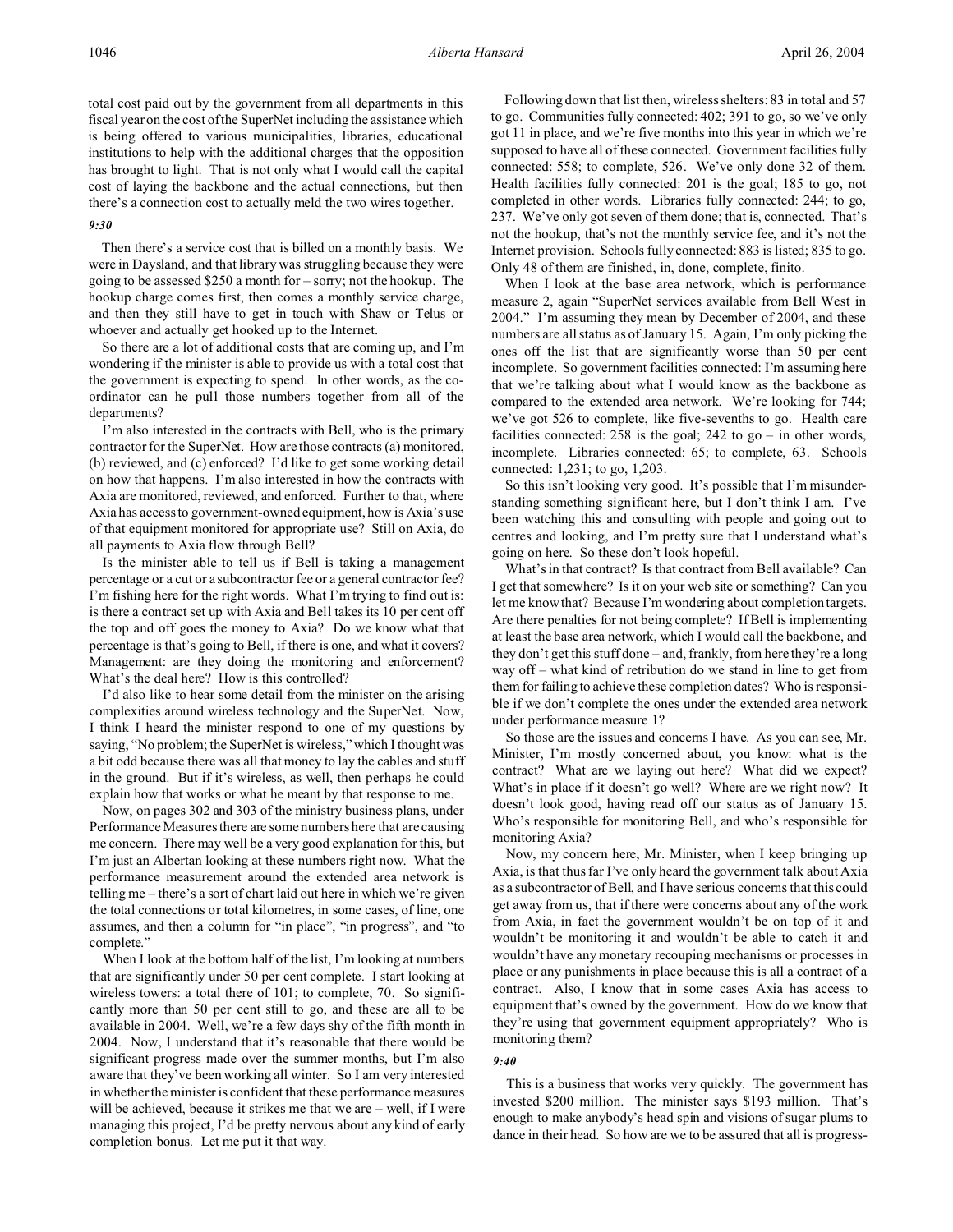ing as we expect and that appropriate measures are in place to monitor and to enforce? That's overall what I am seeking to be reassured about, because I certainly have some concerns about what's happening here.

I really have concerns that we will spend a lot of money trying to do a good thing, which is to get that broadband out into those communities for their use and, great idea, used by municipal buildings, the schools, the libraries. But what we've done in doing  $it$  – and this is essentially a P3. In subcontracting, we (a) lose control of it, and (b) by the time it all gets done, it's too late; technology has passed us by. Everything is now wireless, being beamed down from a satellite somewhere. We didn't need all that wire in the ground or fibre optic cable or however else this is being achieved.

In fact, we cripple our libraries, municipal buildings, schools, and health facilities because we've now hooked them into 10 years' worth of service connection fees at, you know, three grand a year for a library. As we know, having already gone through the Community Development estimates, there is no additional money being forwarded to libraries to cover that \$3,000 cost. So they're now expected to do additional fundraising to come up with that money. If they can't do it – and that's quite possible in some communities – then they've got a bunch of wire sitting in the ground or sitting in the basement that they can't afford to hook up to.

Beyond that, you're now talking all the wonderful equipment that you need to be able to make really good use of that broadband: you know, those whoop-de-do new cameras and the video recording equipment and the sound editors and all the rest of that stuff and the software that makes this all possible. You're not going to do it with an eight-track and some sort of home video camera. So my concern is that we commit our nonprofit public agencies to a significant outlay of money and they are never able to keep up with the requirements in the cash and in the technology and equipment and software to keep up with it. That's where I'm afraid we've gone off the rails on this project.

By the way, the last time I talked about this, Axia sent out some guys in suits from the communications department to talk to me. If they're reading this, they can save themselves the trip this time, because they didn't, obviously, reassure me enough. I did stay quiet for about a year, and now I'm back again because the same concerns are coming up. So the guys in suits can save their time. I'll hear from the minister.

Thank you.

**Mr. Doerksen:** Mr. Chairman, I know for sure that the hon. member would not want us to go back to eight-track technology.

I'll try to answer a few. You gave me a barrage, so this might be more broad in its explanations than maybe more specific. But to the specific point of the \$12 million amortization: yes, this is the first year that it's being recorded. This is actually a change in all government accounting procedures in terms of recognizing our capital assets and showing the amortization number, so that is why that is there. The \$12 million amortization figure is not part of the \$41 million. Those are separate figures. The \$41 million completes the cost of building the infrastructure, which is part of the contract, and we have a \$193 million contract.

Now, more to the questions around the contract, performance measures, Bell West, and Axia, let me make some comments that I hope are somewhat connected. Let me start by making sure it's clear we understand that there's infrastructure, and then there's a cost to build the infrastructure which builds the highway which permits the broadband or the traffic to flow along that highway. So there's that element of the cost which is infrastructure. The \$4,000 grant that we announced to municipalities is part of the infrastructure bill, which only helps them take the infrastructure to their door. So if you can imagine, keep that separate in terms of building the infrastructure.

### [Mr. Shariff in the chair]

From there, in a municipality's case they are responsible, then, to pay the – I'm going to use the word "access" fee, although I think that confuses people. It would be a monthly charge to them to have broadband services, no different than they would have to pay a monthly fee to have telecommunications services. Because we have taken the infrastructure to their door, they can now deliver better quality, different kinds of services because they'll have access to broadband and can use different kinds of technology. So they have a choice to make now in terms of the service levels that they wish to purchase, how much capacity they want to utilize, and that's their decision.

So let's move now to the case of Learning. Learning, through its budgets - and I think that's been explained already in this House – provides the access fee. Again, the schools have to purchase the broadband capacity with a monthly charge. That's provided for in Learning's budget, so Learning provides a certain level of service through their budgeting process. Again, the infrastructure is already there. Now, if you go to Learning's budget, just like the schools have to pay for telecommunications or network services that they already have, they now have competitive rates in all of their schools through the Alberta SuperNet, and they get expanded broadband capabilities and capacities that they didn't have before. I hope that explains keeping the infrastructure separate from, now, the operating cost.

I just want to make sure that I have all my information. The other point that I want to make on the SuperNet I want to make clear because this has come up a few times in questions even in question period. You have to realize that the Alberta SuperNet is more than just Internet. Okay? Internet is a service that runs on top of a network, and the Alberta SuperNet is the network; it's not the service. But you're not having to go somewhere else to purchase the Internet services. [interjection] Well, Mr. Chairman, we'll make sure that this is completely clarified, but that is certainly not my understanding.

The other thing that I want to clarify is that SuperNet provides a dedicated, high-speed broadband telecommunications circuitry where the quality of the service can be guaranteed. This is important for video conferencing or transmitting huge files like X-ray files. Often on the Internet quality can drop off and video-conferencing signals can be lost. With SuperNet this won't happen. All right? So you're getting capacity.

I want to refer the member again to the estimates, and I've got it here somewhere. If she looks on page 240 of the estimates, she will find an operating expense which shows \$14,820,000 for corporate network services. That's to cover the costs that we use on AGN-PAC, which is currently the service that we use to provide data networks to the government, and that will be replaced as the SuperNet infrastructure is built. The data track will now run over SuperNet as opposed to AGNPAC. We will be providing greater bandwidth to more sites for approximately the same cost. So that begins to show you the benefit of the network that we are envisioning. The short answer is that it's more sites, more community service, better service for less money.

# *9:50*

On the contracts between Bell West and Axia, I'm going to be careful here because some of this is likely subject to confidentiality.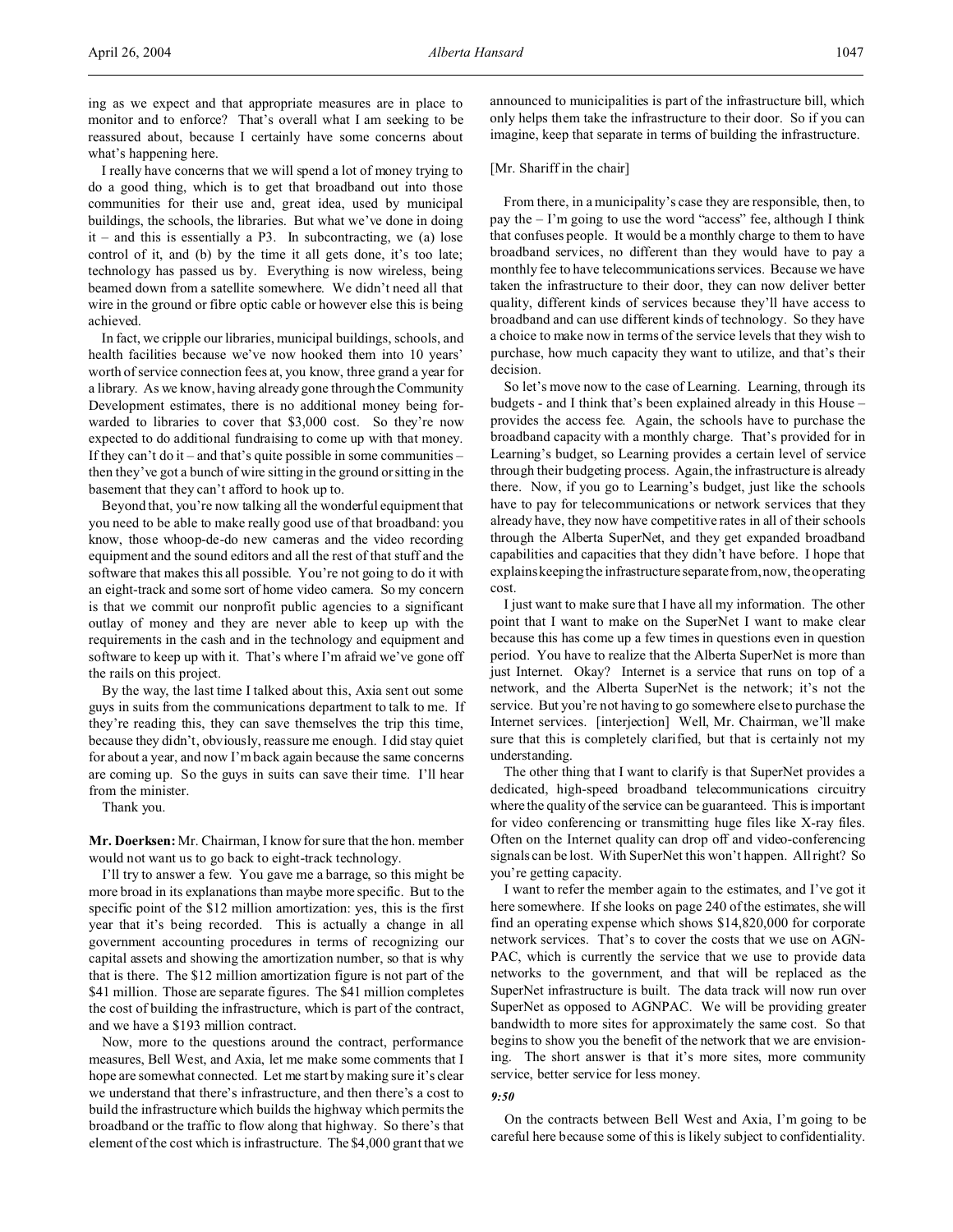I'm going to speak in general terms about this. As part of that, I want to go to the comments you made on performance measures and the build. It was quite clear in this House several times that we had a contractual dispute between Bell and Axia, and that goes back probably a year from now. That did cause us some delays in the build, but we were open with that to the Assembly and in our comments. Axia is no longer engaged in the build of the network. Bell West is solely responsible for the build, and we are working diligently with them to ensure a 2004 completion, so this year.

When you look at the performance measures, you should think of the build in several stages. One would be that the top lines talk about the intercommunity conduit and the intercommunity fibre. You can see the progress that has been made in terms of actually laying the fibre over vast distances across this province. Once you get the conduits and the fibre in place, then you can start taking it into the communities and from the communities into the various buildings. I understand the member's concern on whether we'll get there, and I assure you that we're working diligently to ensure that they live up to their contract to deliver the service on time.

The member mentioned the concept of wireless, and again I want to emphasize, as I think I did in answer to the question, that wireless has always been contemplated as part of the SuperNet build. There are some areas where it just made no practical sense to dig fibre, so we've always contemplated the use of wireless in the network.

We had the question with respect to some of the school boards. The contract that we have requires Bell to deliver the service levels we asked for, and that's the important element, that the schools and the hospitals and the libraries and the government buildings will get the required levels of service that we have indicated have to be met inside of that contract. That's their performance measure, that they can deliver that bandwidth to that area in a reliable manner. We certainly have to sign off on the engineering to make sure that we agree to the service levels that are being delivered.

Those are some general comments around the contracts. Again, for more specific answers, if we can provide them, that aren't in violation of the confidential nature between private business, we'll see how we can address those.

So, Mr. Chairman, I think I will sit down and see if there are some more questions that I can take.

**The Deputy Chair:** The hon. Member for Edmonton-Mill Woods.

**Dr. Massey:** Thank you, Mr. Chairman. I would like to, if I may, deal specifically with the estimates with respect to programs 1, 2, and 3, starting on page 237. If I could maybe go through them program by program and have the minister respond. With respect to program 1, ministry support services, the first question would be: what is corporate services using the \$608,000 increase in the budget for? And why does the deputy minister's office have a \$105,000 increase in the budget?

**Mr. Doerksen:** Mr. Chairman, if I could just beg the indulgence of the member to help me out with what page he's on again.

**Dr. Massey:** I'm sorry. It's page 237, and it's program 1. It's 1.0.2, the deputy minister's office, and 1.0.4, corporate services.

**Mr. Doerksen:** Okay. In 1.0.4, under corporate services, the – Mr. Chairman, if you don't mind, on that one we'll provide you more details. I'm just struggling to catch up to my notes here, but carry on.

**The Deputy Chair:** The hon. Member for Edmonton-Mill Woods.

**Dr. Massey:** Thanks, Mr. Chairman. I'm only going to add to your grief, I'm afraid. Program 2, research and innovation, on pages 238 and 239. What is the \$7 million innovation program that's been added to the budget? That's line 2.2.1. Could we have some details of the innovation program? There is a \$2 million addition in the innovation implementation budget. I wonder if the minister could enlighten us in terms of what that is being used for.

**The Deputy Chair:** The hon. minister.

**Mr. Doerksen:** Yes. Thank you, Mr. Chairman. I do want to talk about the \$7 million point that the member has raised. I know I had this information here somewhere. I do beg your indulgence. This is an important question, and I do want to provide the answer to this one.

**The Deputy Chair:** Hon. minister, in the event that you need to submit the response in writing, that is acceptable as well.

**Mr. Doerksen:** Okay, Mr. Chairman. I'll try to answer because this is an important question. This is a new program, and it follows from the government's commitment to create an innovation culture in the province of Alberta. We've not completely defined the competition that we're going to have for this money, but it's designed for government departments and agencies to come forward with proposals that will encourage innovation within government service delivery and to see how we can accelerate innovation within the government and also within our agencies.

We're going to have a competition where ministries which require seed capital – this is not ongoing program funding – come up with some innovative suggestion that can improve service delivery to Albertans or can improve our economic performance and perhaps could follow along the lines of something that I commented on with respect to BIRS, where we saw an investment of \$1.7 million from the government over a number of years that brought in outside capital to establish that institute at Banff. It has generated far more economic activity and goodwill and tourism for this province through that initiative than any other kind of program could have done. So that is the \$7 million. It does go out, I think, over three years for a total of \$33 million if I have my numbers right. It's an exciting program, and it's one that we want to use to encourage and develop an innovation culture within the government and its agencies.

#### *10:00*

**Dr. Massey:** Is the assumption that the \$2 million for the innovation implementation in 2.1.1 is part of the same program, or is that different?

**Mr. Doerksen:** What is happening in there is that there's been a transfer into that fund – if I'm wrong in this, we'll correct it – of the strategic investments research fund from the envelope to do with Alberta science and research, the ASRA program. I moved it under this program to aid our innovation particularly with research and technology commercialization and, again, for strategic innovation kinds of initiatives that will come forward.

Going back to your first question in the first program, some of those costs in office support will go to administrative support for these new programs. That \$7 million will require some administrative due diligence, so some of the increase in the office expenditure shows up in that line from your earlier question, particularly 1.0.4, which you had asked about earlier.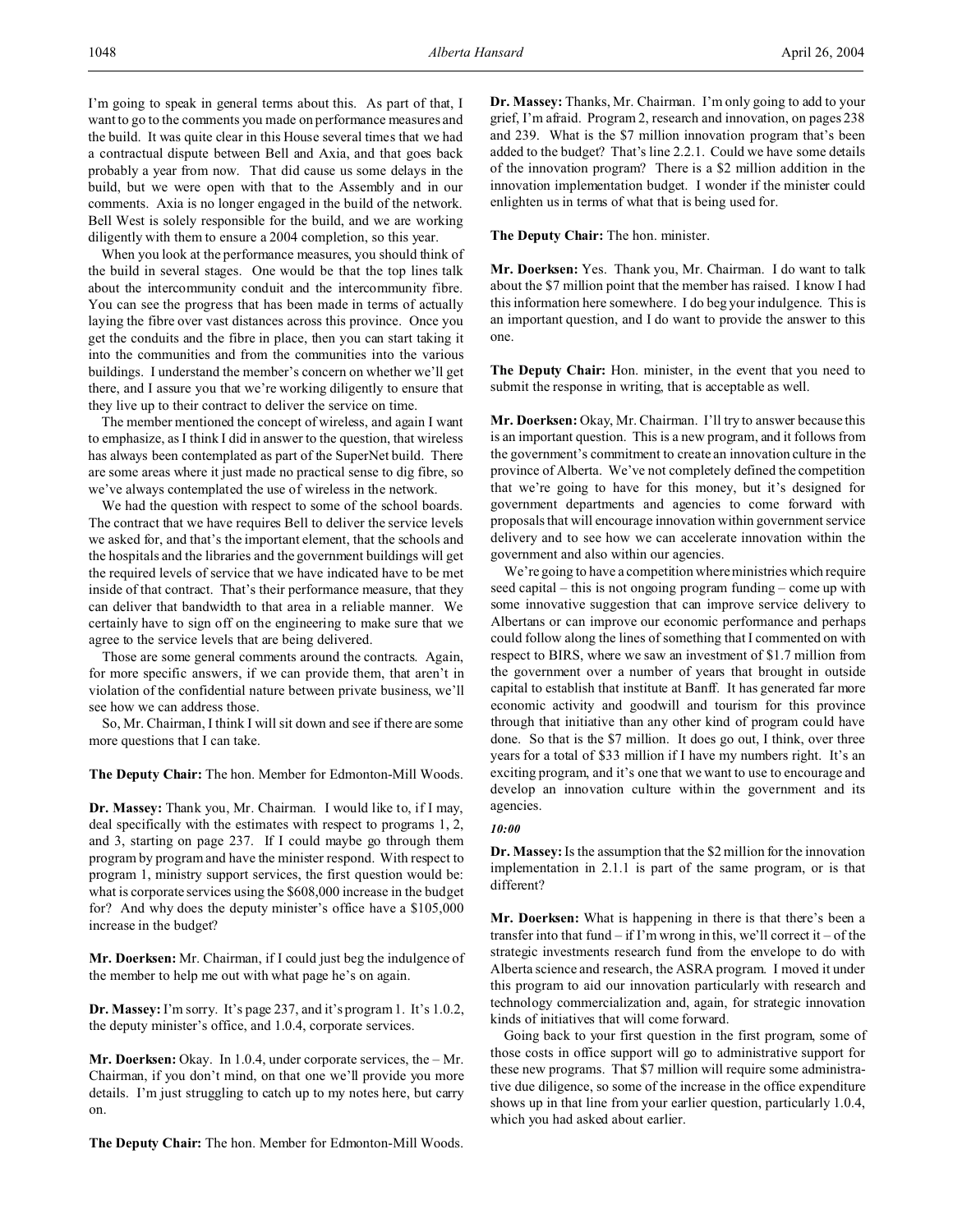**The Deputy Chair:** The hon. Member for Edmonton-Mill Woods.

**Dr. Massey:** Thank you, Mr. Chairman. With respect to the Alberta Forestry Research Institute and the increase in the budget, can we have an explanation as to what that increase is for? Where are the findings of the Alberta Forestry Research Institute reported?

**Mr. Doerksen:** Mr. Chairman, the Alberta Forestry Research Institute is co-chaired by the Member for West Yellowhead. He assures me that there is an annual report filed by the Alberta Forestry Research Institute, so you would be able to examine their reports. As a matter of fact, if I look now on my web site here, it should be on there. I don't see it.

Let me assure you that they have developed a research program, particularly in the development of fibre and the uses of fibre, that complements the direction that we're trying to go under our valueadded strategy. Rather than just ship raw product out of the province, we want to add value to it. The fibre initiative also begins to move into the life sciences area and agriculture in terms of fibre uses with respect to cereal crops or the straw that comes out of it. I'm not the scientist around it, but they tell me that there are overlapping technologies that are applicable right across the piece, and they're providing us with direction and suggestions in terms of where we should put our research dollars in forestry.

Let me assure you, hon. member, that the amount of increase we were able to give them pales in comparison to the amount that they would really like to see. They keep reminding me that we mustn't forget the amount of impact that the forestry industry has on the provincial economy.

There are reports available.

**The Deputy Chair:** The hon. Member for Edmonton-Mill Woods.

**Dr. Massey:** Thank you. I guess that I'll wait for the answer with respect to the increase to the Alberta forestry institute.

If I could move on, Mr. Chairman, a question I had is: why is \$6 million being cut out of the operating expenses grant to the Alberta Science and Research Authority? It's program 2.3.1, and it's the third line, the operating expense line, on page 238.

**Mr. Doerksen:** Under our objective of increasing research capacity – this isn't going to specifically answer your question, but it's going to answer it in a more general way – we have a number of different program areas that increase the innovation and research capacity in the province. We do this through a number of different programs.

One of the more significant programs, of course, is the competition we have under the Alberta science and research – we call it ASRA – that researchers can apply to to help fund their particular projects. We want them to follow our three strategic thrusts, being energy, ICT, and life sciences. We place a higher importance on those. Also, this is the money that they then use in terms of matching their applications to the federal granting agencies, particularly CFI. In the last couple of weeks we just announced our matching component to the CFI awards, and we were able to accommodate all of the requests that came forward that met the criteria that we were looking for, that met the criteria of the peerreviewed scientific body to make sure that these were scientifically demonstrable, is the word I think I'm looking for. That's one program.

Also, through the various institutes, the Alberta Energy Research Institute – they work very closely in terms of their program. They work with the research institutions. They work with industry. We use their money to leverage research and innovation not only in the

research institutions but also in industry research for trying to leverage off of our investments and use industry resources, federal government resources. Similarly, Alberta Agricultural Research Institute provides us with key direction in terms of where our thrust should be, and again we use that money for leverage. So we use all of these different programs.

Well, let me talk about another one. ICORE, for instance, informatics centre for research excellence, particularly targets research in the areas of ICT. Their objective was to bring top talent to Alberta. We've been extraordinarily successful in that program bringing top people to our research institutions. The benefit of that is that then they attract top-quality students and other graduates to build a critical mass of people around that area.

*10:10*

So we use all of these programs, and sometimes you almost have to put the entire package in an envelope to look at the amount of support that we are providing to build the research capacity. The best performance measure to show that, really, is a report that we do in terms of research funding at Alberta universities which shows some very significant increases. If you go back to '91-92, for instance, total sponsored research revenue to Alberta universities was \$143 million, and if you fast-forward to 10 years later, '02-03, we were up at \$434 million in total sponsored research. They're able to do this because of some of the programs that we use to help them leverage industry money and federal granting agency monies.

That's pretty general, hon. member, and we'll get you more specifics through the written answers.

#### **Dr. Massey:** I was looking for the \$6 million.

Because of the time, Mr. Chairman, I'd like to ask maybe just a couple of questions and leave them with the minister.

I've got questions about the objective of trying to increase the number of Albertans working in the information and communications technology sector. What impact does having contracts for programming going to international companies like IBM have on that objective? Related to that is: how many companies does the government use for IT technology and outsource their programming to places in the Far East?

I'm looking at, I guess, the outsourcing of jobs really, and I notice in the performance measure – sorry; I'm not quite sure where it is right now – that the goal is that there would be 500 less workers in the ICT sector next year than this year, if I remember that. Yes. It's on page 297. Last year the actual number of Albertans employed in the ICT sector was 54,500, and the target for 2004-2005 is 54,000. So I think the questions are related to that performance measure, Mr. Chairman.

A related question, I guess. On page 295 of the business plan one of the strategies is to encourage youth to enter careers in science and technology. I wonder if there's information on the impact of tuition on those programs and if anything has been looked at in terms of what is being done at universities in the way of increasing the number of students that choose IT as a career.

I think those are some of the general questions that I'd leave with the minister for response. Thank you, Mr. Chairman.

# **Mr. Doerksen:** If I could provide a brief response, would that be acceptable?

Just in terms of the number of ICT employees one of the benefits or disadvantages of having a performance target is that you need to report on it, and without question the IT sector has undergone some severe downturns over the last number of years. Actually, I think that in view of what was experienced globally, Alberta did excep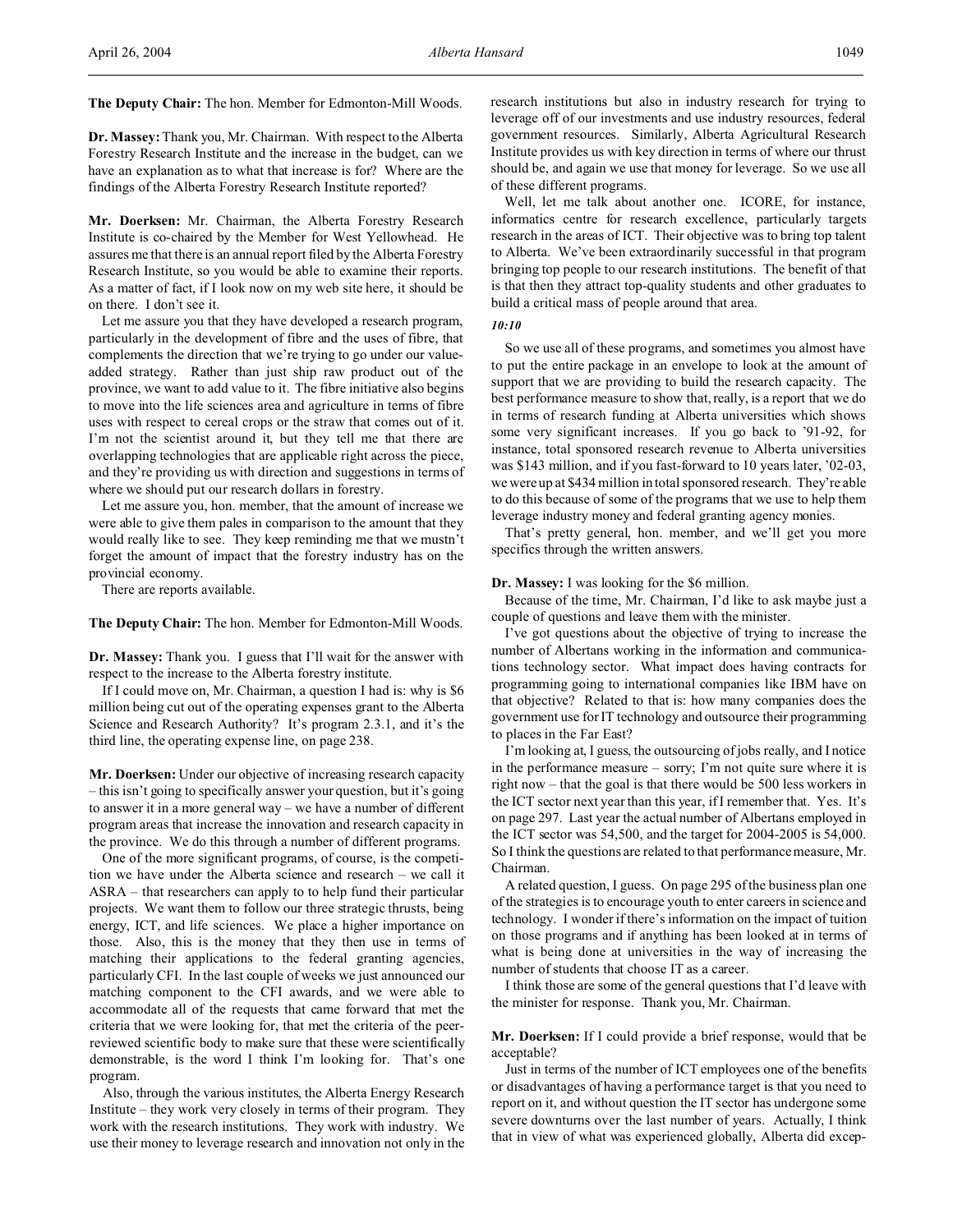tionally well in terms of pretty much maintaining our ICT base and have positioned ourselves well as we come out of that decline.

In terms of outsourcing I'm not aware of any outsourcing that we do in the Far East. As a matter of fact, on that issue Alberta is viewed as a place to outsource because we have a very talented workforce and we're in fairly close proximity to of course our major trading partner, the United States, and are a stable political climate. We are actually ranked very highly in terms of countries, including Far East countries, in terms of being a place to have outsourcing done. So that's actually a growth area.

I don't want to get into a debate on tuition. We certainly do encourage youth in the science and technology areas. Mr. Chairman, in terms of whether it has any impact on science or technology, I don't think so. I think what we're trying to do is encourage some interest in those areas, and the financial question comes at a different place. Clearly, we have programs that are trying to encourage youth with respect to science; for instance, our support of science fairs. We have a function called Scitechweek, and we try to engage all of our schools in this area. So we do a lot of work in that particular area.

**The Deputy Chair:** Hon. members, after considering the business plans and proposed estimates for the Department of Innovation and Science for the fiscal year ending March 31, 2005, are you ready for the vote?

## **Hon. Members:** Agreed.

| Agreed to:                    |               |
|-------------------------------|---------------|
| Operating Expense and         |               |
| Equipment/Inventory Purchases | \$185,910,000 |
| Capital Investment            | \$41,000,000  |

**The Deputy Chair:** Shall the vote be reported? Are you agreed?

#### **Hon. Members:** Agreed.

**The Deputy Chair:** Opposed? Carried. The hon. Deputy Government House Leader.

**Mr. Zwozdesky:** Mr. Chairman, I would move that the committee now rise and report the estimates of the Department of Innovation and Science.

[Motion carried]

[Mr. Shariff in the chair]

**Mr. Lougheed:** Mr. Speaker, the Committee of Supply has had under consideration certain resolutions, reports as follows, and requests leave to sit again.

Resolved that a sum not exceeding the following be granted to Her Majesty for the fiscal year ending March 31, 2005, for the following department.

Innovation and Science: operating expense and equipment/inventory purchases, \$185,910,000; capital investment, \$41,000,000.

**The Acting Speaker:** Does the Assembly concur in the report?

**Hon. Members:** Agreed.

**The Acting Speaker:** Opposed? So ordered.

# head: *10:20* **Government Bills and Orders Committee of the Whole**

[Mr. Shariff in the chair]

**The Deputy Chair:** Hon. members, we'll call the committee to order.

# **Bill 25 School Amendment Act, 2004**

**The Deputy Chair:** Are there any comments, questions, or amendments to be offered with respect to this bill? The hon. Member for Drayton Valley-Calmar.

**Rev. Abbott:** Thank you, Mr. Chairman. I'm pleased to have this opportunity to once again speak briefly about Bill 25, the School Amendment Act, 2004. At this Committee of the Whole stage I'd like to specifically address some House amendments to this bill.

As mentioned during second reading, Bill 25 reflects government's action on yet another recommendation of the Learning Commission. It balances the interests of teachers with the rights of our children to receive an education that is responsive to their needs. It will achieve this by improving the functioning of the Board of Reference to make sure there is a process to deal with situations where an educator might not fulfill the high standards of his or her peers. The intent of the bill is quite simple. We need appropriate measures in place to ensure the highest quality of service in the profession, and all measures taken must be effective and fair.

Mr. Chairman, there are five House amendments to Bill 25 that I'd like to discuss during my time this evening. These changes are relatively minor in nature, but they are important to help ensure that the bill achieves its intended goals.

In relation to section 61 of the existing School Act, the House amendment will clarify that the power of a school board . . .

**The Deputy Chair:** Hon. member, sorry to interject. Are you moving these amendments so they can be circulated now?

**Rev. Abbott:** I would like to move these amendments so that they can be circulated now.

**The Deputy Chair:** Thank you. You may proceed.

**Rev. Abbott:** Thank you, Mr. Chairman. These five House amendments are changes that are relatively minor in nature, but they are important to help ensure that the bill achieves its intended goals.

Firstly, in relation to section 61 of the existing School Act the House amendment will clarify that the power of a school board to either suspend or terminate the services of a teacher may only – and I stress "only" – be delegated to a superintendent. This reflects the original intent of the amendment to the School Act proposed under Bill 25 that other than a school board only the superintendent may fulfill this responsibility.

The second House amendment I'd like to discuss refers to collective bargaining. Section 96(2) of the School Act currently allows school boards and the Alberta Teachers' Association to agree to exclude certain central office administrators from the collective agreement.

**The Deputy Chair:** Hon. member, I'm sorry to interject again.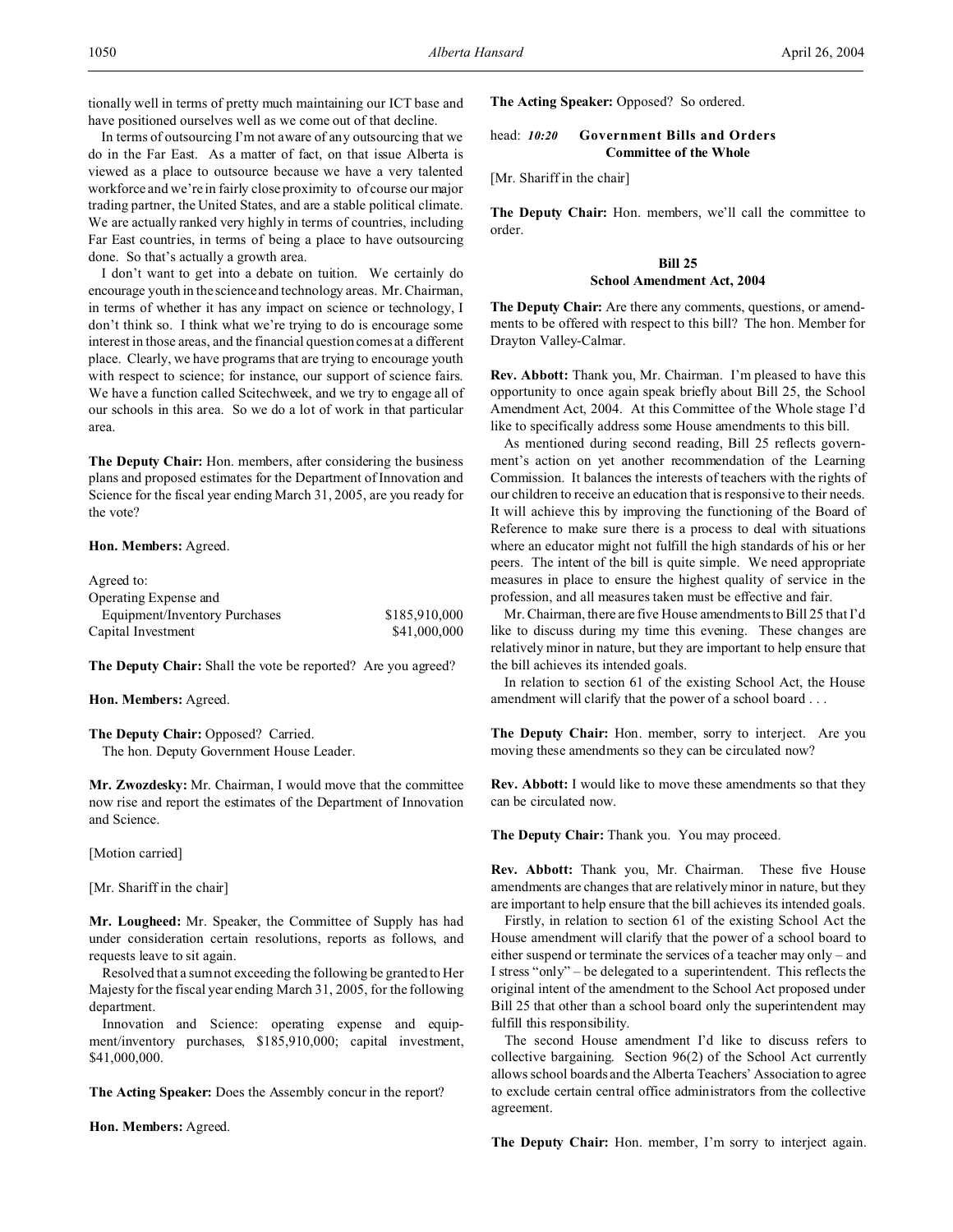Since there are a number of different portions of the amendment, are you proposing that we deal with all these amendments together as amendment A1?

**Rev. Abbott:** Yes, Mr. Chairman, I am.

**The Deputy Chair:** Okay. If that's okay, then we shall deal with them as one amendment, refer to them collectively as amendment A1.

You may proceed.

**Rev. Abbott:** Thank you, Mr. Chairman. The second part of the one amendment is that the proposed House amendment ensures that central office staff members who choose not to be active members of the ATA will also be excluded from the collective agreement. Central office staff who fall under this category will have their own contracts with their employer.

The third part of amendment A1, Mr. Chairman, deals with eligibility to appeal to the Board of Reference. Bill 25 excludes central office administrators who are not covered by a collective agreement from appealing their suspension or termination to the Board of Reference. This amendment ensures that central office staff members who elect not to be active members of the ATA and who are therefore excluded from the collective agreement are also not able to appeal to the Board of Reference.

This preserves the original intent of the amendment, which is to exclude all individuals who are not covered by the teachers' collective agreement from accessing the Board of Reference. The Board of Reference was originally established to ensure that classroom teachers' terminations or suspensions were fair and reasonable. It was not intended to protect school board administrators or managers who have their own individual contracts with school boards.

The next House amendment, Mr. Chairman, refers to the disclosure of evidence in advance of a hearing before the Board of Reference. The changes to the School Act introduced in Bill 25 are intended to improve the way the Board of Reference functions. Although its current role will change in terms of assessing professional competency of teachers, it will continue to fulfill an important role in terms of hearing matters on employment issues, such as cases of misconduct.

A provision under Bill 25 required all parties to a Board of Reference hearing to fully disclose to each other the evidence they plan to present to the board. We recognize that the timing of the disclosure is important in giving both parties appropriate time to prepare their cases and to make decisions on whether they need to introduce any additional evidence. Therefore, we are going to consult with stakeholders to develop a regulation on disclosure requirements to ensure that the process is fair and effective.

Mr. Chairman, the final portion of this amendment that I'd like to discuss tonight is in reference to decisions that are made by the Board of Reference. While the act indicates that there is a 45-day time limit within which the board must render its decision, the bill does not explicitly state the time frame within which the reasons must be released. This House amendment will specify that both the decision and the reasons together must be released within the 45-day time frame.

Mr. Chairman, in conclusion, Bill 25, including the House amendments I've discussed tonight, will help maintain and ensure the integrity of the teaching profession in a way that protects the best interests of both students and teachers. I urge members of this Assembly to support Bill 25 and the House amendments we've discussed this evening.

Thank you, Mr. Chairman.

**The Deputy Chair:** The hon. Member for Edmonton-Mill Woods.

**Dr. Massey:** Thank you, Mr. Chairman, and thank you to the member for having shared with us earlier today the intent of the amendments that are before us this evening. I think that more importantly we have that member's assurance that these amendments are supported by both the Alberta School Boards Association and the Alberta Teachers' Association, and they are the two groups primarily involved with these sections of the bill.

I don't think we should let it go by that it is, I think, unfortunate that we have to amend the bill as quickly as this. That indicates that something happened in the drafting that wasn't paid attention to at the time.

The only one that I have some concerns about is the one that has things being resolved through regulation, and I hope that works out. Thank you, Mr. Chairman.

[Motion on amendment A1 carried]

**The Deputy Chair:** Does anybody else wish to speak on the bill?

[The clauses of Bill 25 as amended agreed to]

[Title and preamble agreed to]

**The Deputy Chair:** Shall the bill be reported? Are you agreed?

**Hon. Members:** Agreed.

**The Deputy Chair:** Opposed? Carried.

#### **Bill 26**

## **Teaching Profession Amendment Act, 2004**

**The Deputy Chair:** Are there any comments, questions, or amendments to be offered with respect to this bill? The hon. Member for Edmonton-Meadowlark.

**Mr. Maskell:** Thank you, Mr. Chairman. Today at the committee stage I'd like to discuss some House amendments which have been introduced for Bill 26, the Teaching Profession Amendment Act, 2004. I'd like to move these amendments. I have consulted with hon. members of the opposition and would have these moved as A1.

As discussed previously in the Assembly, this bill deals with important changes to reflect the Learning Commission's recommendations regarding the teaching profession, and it has been a pleasure to respond to this bill on behalf of the government.

The Learning Commission identified a number of different opportunities for Alberta to enhance our learning system to meet the needs of today's students. Likewise, we must keep our legislation up to date to keep pace with Alberta's evolving learning system. The amendments to the Teaching Profession Act introduced under Bill 26 are very much a companion piece to Bill 25, the School Amendment Act, 2004, sponsored by the hon. Member for Drayton Valley-Calmar.

As mentioned during second reading, Bill 26 will achieve two main goals. It will allow a new practice review process to be established for teachers whose competence is in question. It will allow certain certificated nonteaching central office staff the option to be members of the Alberta Teachers' Association.

Rather than getting into the details of the bill again today, I'd like to instead use my time to discuss four House amendments that are currently before the Assembly for consideration.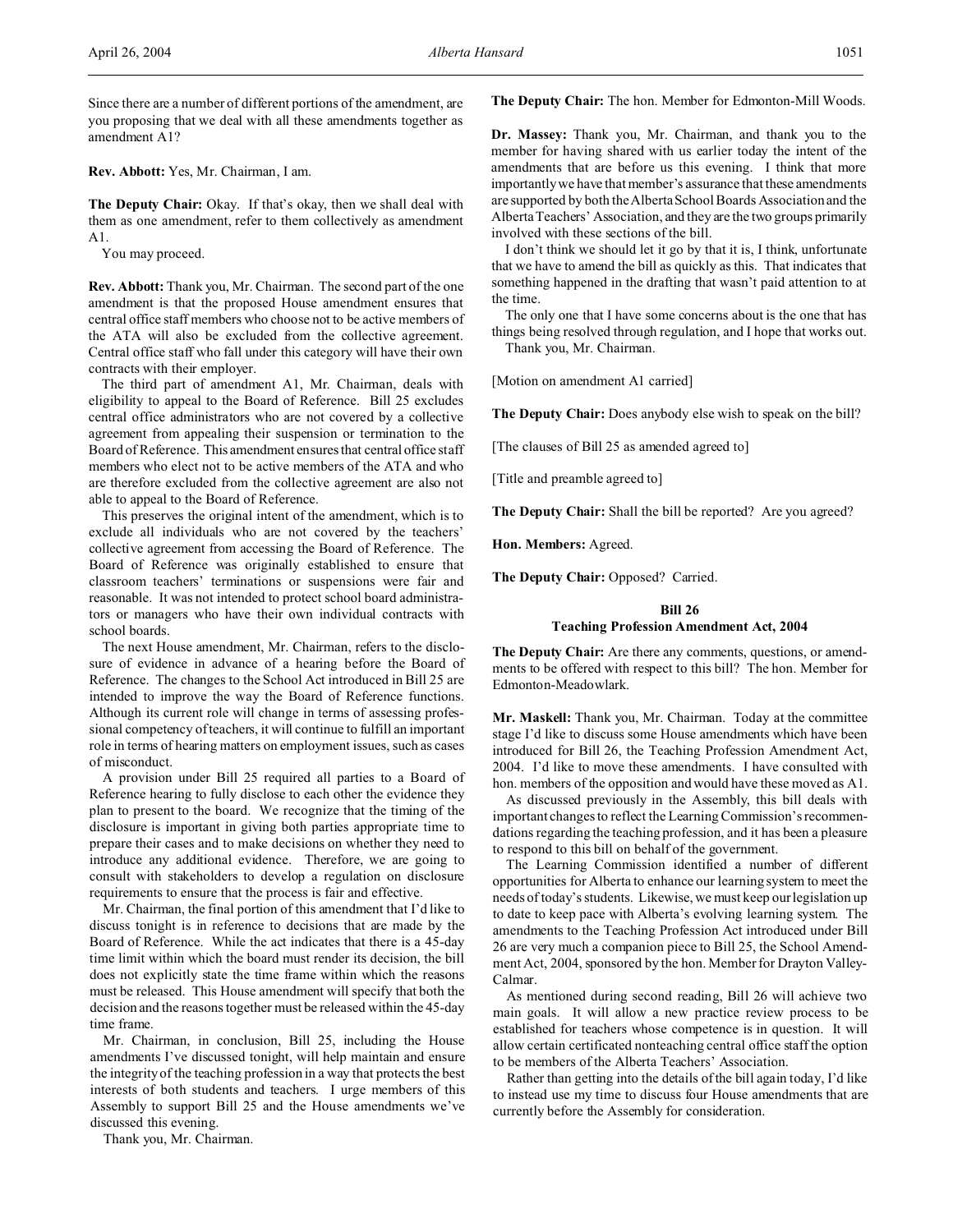## *10:30*

**The Deputy Chair:** Hon. member, before you proceed further, I just wish to have an understanding that there are amendments to various sections. Are we to consider them collectively as amendment A1?

## **Mr. Maskell:** As A1.

**The Deputy Chair:** That's in agreement? Okay. We shall proceed and deal with them as one amendment, amendment A1.

# **Mr. Maskell:** Thank you very much, Mr. Chairman.

Section 4 of Bill 26 refers to the ATA membership of certain teachers who are employed by a school board but who may not necessarily be carrying out teaching functions, such as those who are carrying out administrative duties for the board. As drafted, Bill 26 will allow these teachers to choose whether to be an active member of the association, an associate member of the association, or not to be a member of the association.

Another line in the bill stated that "notwithstanding anything in the bylaws" the ATA would act in accordance with the affected teacher's choice. In response to a request by the ATA this phrase will be deleted through this House amendment. Eliminating this phrase will allow the ATA to address exceptional circumstances in which the association does not wish to admit an individual as an active member. It would achieve this by allowing the minister in appropriate circumstances to authorize the ATA to not act on an individual's election regarding membership. In order to provide certainty for both school boards and the ATA with respect to these members' status, another clause will be added to make the option elected by the teacher irrevocable for so long as the individual occupies the central office staff position.

The second House amendment I'd like to discuss will allow the provincial executive council of the ATA to pass the practice review bylaw as opposed to having it done by the association at an annual general meeting. While the association can currently pass bylaws at its general meetings, this House amendment recognizes the unique nature of the practice bylaw and that it will be approved by the Minister of Learning. For practical reasons it is appropriate to have this bylaw developed and passed by the ATA's provincial executive council. This will help ensure that the bylaw has been approved and is in place for the 2005 school year.

The next House amendment involves complaints made about a teacher's conduct. The Teaching Profession Act allows a complainant to request a review of a decision if the complaint about a teacher's professional conduct does not result in a hearing before a professional conduct hearing committee. This amendment would allow the ATA to charge a fee to a complainant who requests a review. A request for reviewing a decision not to refer a teacher to a professional conduct hearing committee involves a thorough review of the decision by the complainant appeal committee. This process should not be automatic and should involve careful consideration on behalf of the complainant.

The introduction of a standard fee is intended to encourage reflection on the part of the complainant and help ensure their commitment to the issue. Because similar fees will also be charged to complainants who request reviews under the practice review bylaw, the introduction of this fee will help ensure consistency between the practice review and conduct review processes.

The final House amendment I'd like to discuss today addresses the section of the Teaching Profession Act that allows teachers to appeal decisions reached by the professional conduct hearing committees.

This House amendment would allow the ATA to require an appellant to post a deposit of up to the cost of the appeal. This deposit would be forfeited to the ATA should the appeal not be successful, it would be returned to the appellant if the appeal were successful, and it would be split between the appellant and the association should the appeal be partially successful.

Currently a hearing committee can require an appellant to pay the cost of an appeal. However, if the appellant does not pay the costs, the ATA must recover them from the appellant in a civil debt action. This amendment will allow the ATA to collect a deposit from the appellant against the cost of the appeal and provide for the appropriate disposition of the deposit pending the outcome of the appeal. As mentioned, because it is planned that deposits will also be collected in matters involving practice reviews, this change will ensure consistency between the practice review and conduct review processes.

To ensure that our learning system maintains the high-quality services Albertans have come to expect, it is essential to ensure that appropriate, professional conduct and practice review processes are in place. That's why we worked closely with the ATA in developing Bill 26. The House amendments I discussed today as well as other amendments to the Teaching Profession Act outlined in Bill 26 will further this government's efforts to continually improve Alberta's learning system.

With that said, I urge this Assembly to support these important amendments. Thank you, Mr. Chairman.

### **The Deputy Chair:** The hon. Member for Edmonton-Mill Woods.

**Dr. Massey:** Yes. Thank you, Mr. Chairman. In speaking in support of the amendments, again we thank the hon. member for sharing the essence of the amendments with us earlier today. There was a concern that the fees being talked about might be a deterrent for some teachers taking action, and we are assured that that was not the case. We were given some indication of the level that the fees might be, and that seems reasonable.

Again, one of the reasons for our being able to support the bill and to do that so quickly is the assurance that the member gave us that these amendments have the full support of both the Teachers' Association and the School Boards Association. They are the two groups that are very intimately involved in actions that are taken under these sections of the act, and that seemed to be a necessary prerequisite. I'm pleased to support the amendments.

Thank you, Mr. Chairman.

**The Deputy Chair:** Anybody else wish to speak?

[Motion on amendment A1 carried]

[The clauses of Bill 26 as amended agreed to]

[Title and preamble agreed to]

**The Deputy Chair:** Shall the bill be reported? Are you agreed?

**Hon. Members:** Agreed.

**The Deputy Chair:** Opposed? Carried. The hon. Deputy Government House Leader.

**Mr. Zwozdesky:** Thank you, Mr. Chair. I would move that the committee now rise and report bills 25 and 26 as amended.